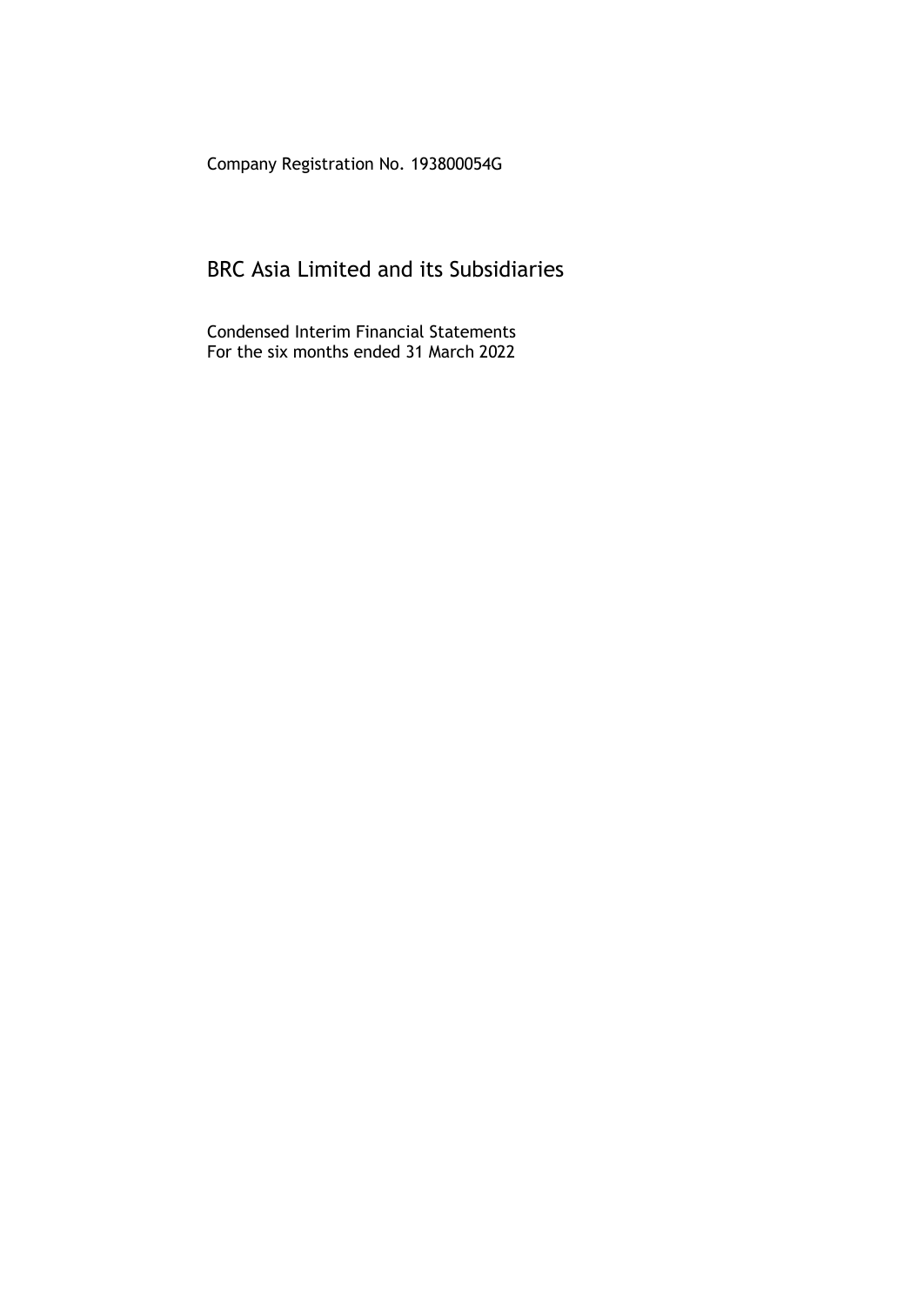# **Table of contents**

|                                                                  | Page |
|------------------------------------------------------------------|------|
| Condensed interim consolidated Statement of Comprehensive Income |      |
| Condensed interim Statement of Financial Position                |      |
| Condensed interim Statements of Changes in Equity                |      |
| Condensed interim consolidated Statement of Cash Flows           |      |
| Notes to the financial statements                                | Q    |
| Other Information required by Listing Rule Appendix 7.2          | 24   |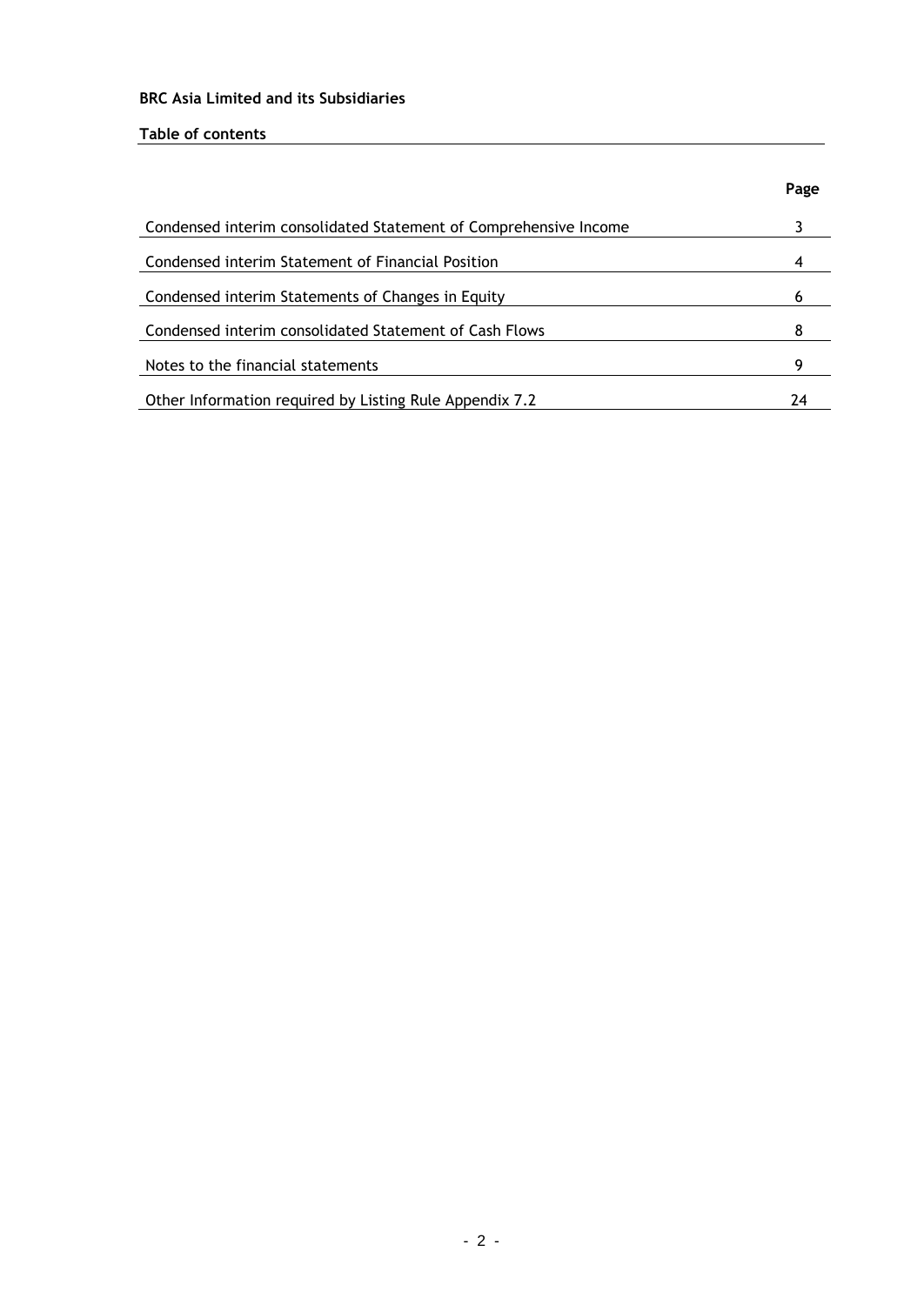### **Condensed interim consolidated Statement of Comprehensive Income For the financial period 6 months ended 31 March 2022**

|                                                                                                      | 6 months ended<br>31 March |                                  |                                  |              |
|------------------------------------------------------------------------------------------------------|----------------------------|----------------------------------|----------------------------------|--------------|
|                                                                                                      | <b>Note</b>                | 2022<br>\$'000                   | 2021<br>\$'000                   | Change<br>%  |
| Revenue                                                                                              |                            | 793,330                          | 492,726                          | 61           |
| Cost of sales                                                                                        |                            | (724, 553)                       | (453, 078)                       | 60           |
| <b>Gross profit</b>                                                                                  |                            | 68,777                           | 39,648                           | 73           |
| Other income                                                                                         | 5                          | 2,577                            | 5,555                            | (54)         |
| <b>Expenses</b><br>Distribution expenses<br>Administrative expenses<br>Finance costs                 |                            | (2,826)<br>(12, 952)<br>(2, 346) | (2, 811)<br>(8, 376)<br>(2, 236) | 1<br>55<br>5 |
| Other operating expenses                                                                             |                            | (5, 396)                         | (4, 579)                         | 18           |
| Provision for impairment loss on trade receivables<br>Share of results of joint venture              |                            | (929)<br>943                     | (2, 469)<br>426                  | (62)<br>121  |
| Share of results of associates                                                                       |                            | (411)                            | (1,607)                          | (74)         |
| Profit before tax                                                                                    | 6                          | 47,437                           | 23,551                           | 101          |
| Income tax expense                                                                                   | 8                          | (7, 596)                         | (4, 401)                         | 73           |
| Profit for the period                                                                                |                            | 39,841                           | 19,150                           | 108          |
| Other comprehensive income:                                                                          |                            |                                  |                                  |              |
| Items that will not be reclassified to profit or loss                                                |                            |                                  |                                  |              |
| Net fair value loss on equity instruments at fair<br>value through other comprehensive income        |                            |                                  | (30)                             | n.m.         |
| Items that may be reclassified subsequently to<br>profit or loss                                     |                            |                                  |                                  |              |
| Net exchange (loss)/gain on net investment in<br>foreign operations<br>Foreign currency translation: |                            | (110)                            | 145                              | n.m.         |
| Exchange differences on translation of foreign<br>operations                                         |                            | (134)                            | 152                              | n.m.         |
| Other comprehensive income for the period, net<br>of tax                                             |                            | (244)                            | 267                              | n.m.         |
| Total comprehensive income for the period                                                            |                            | 39,597                           | 19,417                           | 104          |
| Basic and diluted earnings per share (cents)                                                         |                            | 14.65                            | 8.08                             |              |

n.m. denotes not meaningful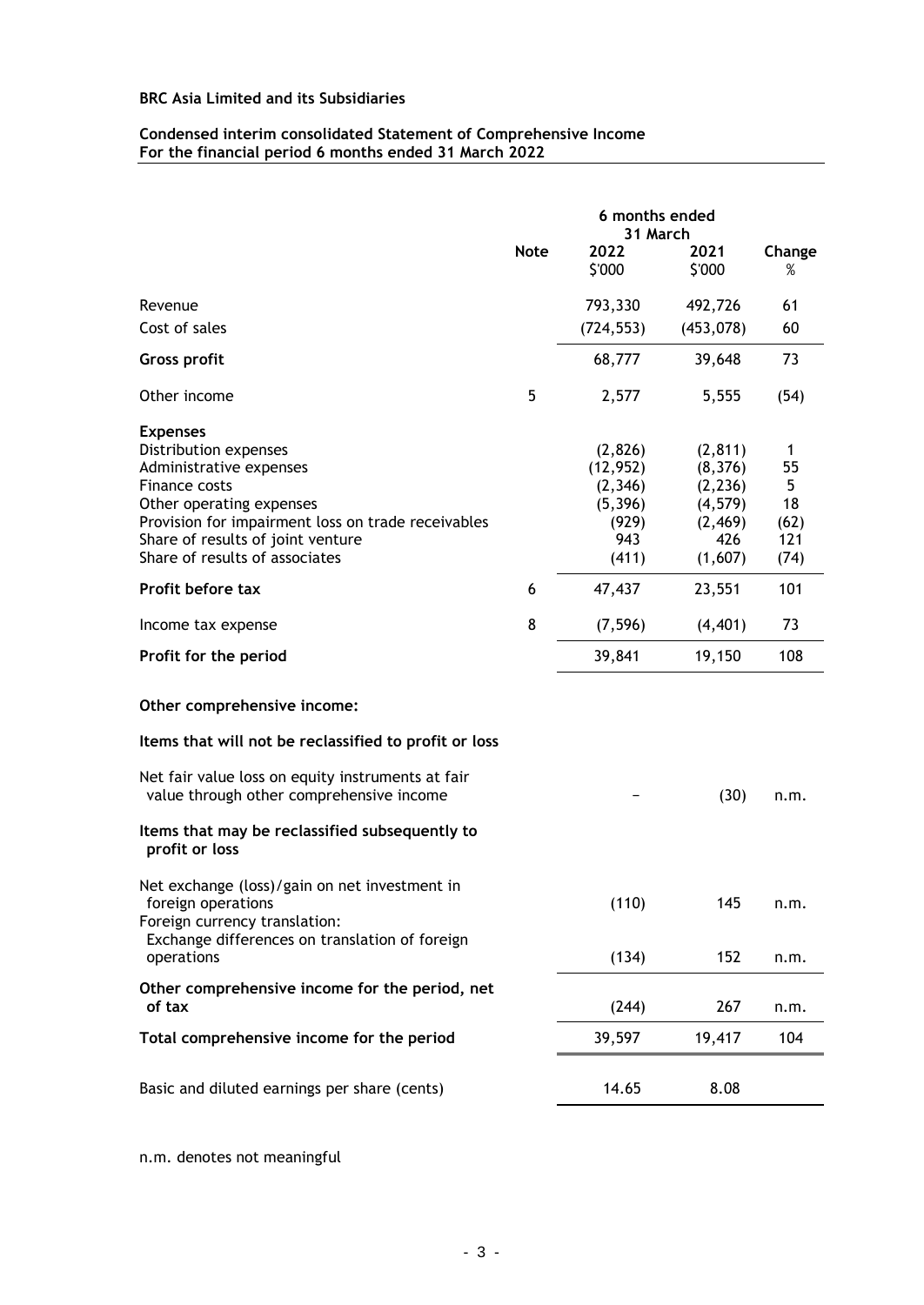# **Condensed interim Statement of Financial Position As at 31 March 2022**

|                                                        |             |                  | Group            | Company   |           |
|--------------------------------------------------------|-------------|------------------|------------------|-----------|-----------|
|                                                        | <b>Note</b> | 31.3.2022        | 30.9.2021        | 31.3.2022 | 30.9.2021 |
|                                                        |             | \$'000           | \$'000           | \$'000    | \$'000    |
| Non-current assets                                     |             |                  |                  |           |           |
| Property, plant and equipment<br>Investment properties | 9           | 135,860<br>2,228 | 143,897<br>2,264 | 61,742    | 66,544    |
| Investment in subsidiaries                             |             |                  |                  | 122,659   | 122,659   |
| Interest in joint venture                              |             | 10,112           | 9,269            | 6,076     | 6,076     |
| Interest in associates                                 |             | 7,914            | 8,376            | 8,269     | 8,376     |
| Investment securities                                  |             | 57               | 57               | 57        | 57        |
| Deferred tax assets                                    |             | 2,334            | 2,334            | 2,334     | 2,334     |
| Other receivables                                      | 10          | 3,822            | 3,770            | 3,822     | 3,770     |
|                                                        |             | 162,327          | 169,967          | 204,959   | 209,816   |
| <b>Current assets</b>                                  |             |                  |                  |           |           |
| Inventories                                            |             | 436,211          | 466,171          | 430,606   | 461,020   |
| Trade and other receivables                            | 10          | 196,099          | 155,661          | 181,251   | 132,606   |
| Prepayments                                            |             | 17,422           | 8,592            | 17,132    | 8,264     |
| Deposits                                               |             | 374              | 385              | 266       | 266       |
| Derivatives                                            |             |                  | 974              |           | 974       |
| Cash and cash equivalents                              |             | 139,967          | 82,970           | 123,321   | 69,712    |
|                                                        |             | 790,073          | 714,753          | 752,576   | 672,842   |
| <b>Total assets</b>                                    |             | 952,400          | 884,720          | 957,535   | 882,658   |
| <b>Current liabilities</b>                             |             |                  |                  |           |           |
| Trade and other payables                               |             | 47,024           | 69,154           | 72,241    | 85,733    |
| Contract liabilities                                   |             | 24,787           | 2,814            | 24,587    | 2,447     |
| Loans and borrowings                                   | 11          | 372,079          | 358,114          | 371,863   | 357,901   |
| Provisions                                             | 12          | 44,297           | 46,104           | 41,263    | 43,110    |
| Derivatives                                            |             | 48               |                  | 48        |           |
| Current income tax liabilities                         |             | 19,495           | 19,861           | 15,505    | 15,214    |
|                                                        |             | 507,730          | 496,047          | 525,507   | 504,405   |
| Net current assets                                     |             | 282,343          | 218,706          | 227,069   | 168,437   |
| Non-current liabilities                                |             |                  |                  |           |           |
| Loans and borrowings                                   | 11          | 70,448           | 77,652           | 63,314    | 70,410    |
| Provisions                                             | 12          | 3,450            | 3,539            | 3,070     | 3,159     |
| Deferred tax liabilities                               |             | 6,382            | 6,533            |           |           |
|                                                        |             | 80,280           | 87,724           | 66,384    | 73,569    |
| <b>Total liabilities</b>                               |             | 588,010          | 583,771          | 591,891   | 577,974   |
| Net assets                                             |             | 364,390          | 300,949          | 365,644   | 304,684   |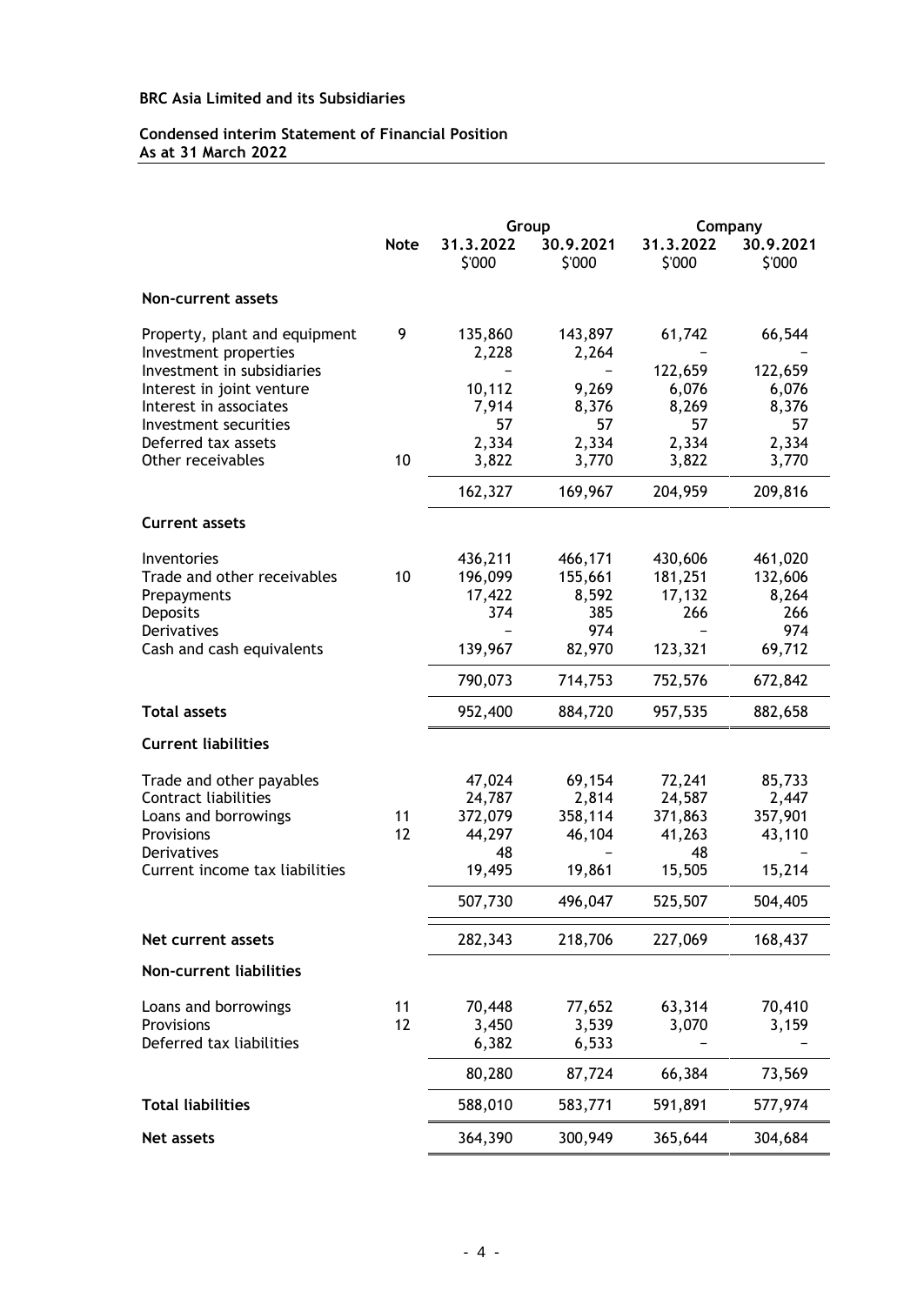# **Condensed interim Statement of Financial Position As at 31 March 2022**

|                                                 |             | Group               |                     | Company             |                     |
|-------------------------------------------------|-------------|---------------------|---------------------|---------------------|---------------------|
|                                                 | <b>Note</b> | 31.3.2022<br>\$'000 | 30.9.2021<br>\$'000 | 31.3.2022<br>\$'000 | 30.9.2021<br>\$'000 |
| Equity attributable to owners of<br>the Company |             |                     |                     |                     |                     |
| Share capital                                   | 13          | 184,546             | 138,754             | 184,546             | 138,754             |
| Treasury shares                                 | 13          | (1, 105)            | (1, 105)            | (1, 105)            | (1, 105)            |
| Other reserves                                  |             | (2, 507)            | (2, 263)            | 494                 | 494                 |
| Retained earnings                               |             | 183,456             | 165,563             | 181,709             | 166,541             |
| <b>Total equity</b>                             |             | 364,390             | 300,949             | 365,644             | 304,684             |
| Total equity and liabilities                    |             | 952,400             | 884,720             | 957,535             | 882,658             |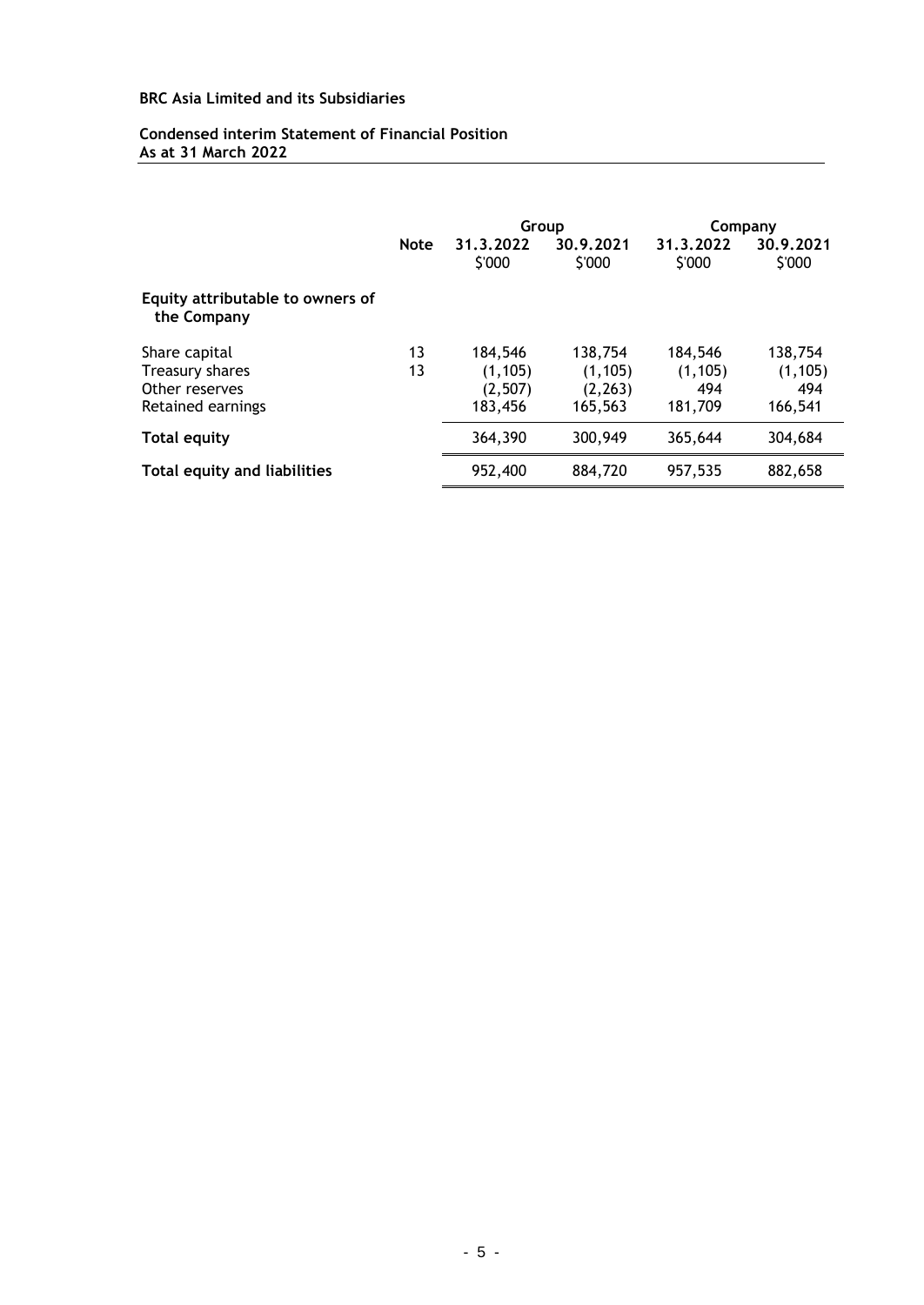#### **Condensed interim Statements of Changes in Equity For the financial period 6 months ended 31 March 2022**

|                                                                                           | <b>Note</b> | <b>Share</b><br>capital<br>\$'000 | <b>Treasury</b><br>shares<br>\$'000 | <b>Other</b><br>reserves<br>\$'000 | <b>Retained</b><br>earnings<br>\$'000 | <b>Total</b><br>equity<br>\$'000 |
|-------------------------------------------------------------------------------------------|-------------|-----------------------------------|-------------------------------------|------------------------------------|---------------------------------------|----------------------------------|
| Group                                                                                     |             |                                   |                                     |                                    |                                       |                                  |
| Balance at 1 October 2020                                                                 |             | 125,001                           | (1, 105)                            | (2, 220)                           | 142,871                               | 264,547                          |
| Profit for the financial period<br>Other comprehensive income for<br>the financial period |             |                                   |                                     | 267                                | 19,150                                | 19,150<br>267                    |
| Total comprehensive income for<br>the financial period                                    |             |                                   |                                     | 267                                | 19,150                                | 19,417                           |
| Cash dividends on ordinary shares<br>Issuance of shares<br>Share issuance expense         | 14          | 14,200<br>(447)                   |                                     |                                    | (14, 600)                             | (14,600)<br>14,200<br>(447)      |
| Total contributions by and<br>distributions to owners                                     |             | 13,753                            |                                     |                                    | (14,600)                              | (847)                            |
| Balance at 31 March 2021                                                                  |             | 138,754                           | (1, 105)                            | (1, 953)                           | 147,421                               | 283,117                          |
| <b>Balance at 1 October 2021</b>                                                          |             | 138,754                           | (1, 105)                            | (2, 263)                           | 165,563                               | 300,949                          |
| Profit for the financial period<br>Other comprehensive income for                         |             |                                   |                                     |                                    | 39,841                                | 39,841                           |
| the financial period                                                                      |             |                                   |                                     | (244)                              |                                       | (244)                            |
| Total comprehensive income for<br>the financial period                                    |             |                                   |                                     | (244)                              | 39,841                                | 39,597                           |
| Cash dividends on ordinary shares<br>Issuance of shares<br>Share issuance expense         | 14          | 45,902<br>(110)                   |                                     |                                    | (21, 948)                             | (21, 948)<br>45,902<br>(110)     |
| Total contributions by and<br>distributions to owners                                     |             | 45,792                            |                                     |                                    | (21, 948)                             | 23,844                           |
| Balance at 31 March 2022                                                                  |             | 184,546                           | (1, 105)                            | (2, 507)                           | 183,456                               | 364,390                          |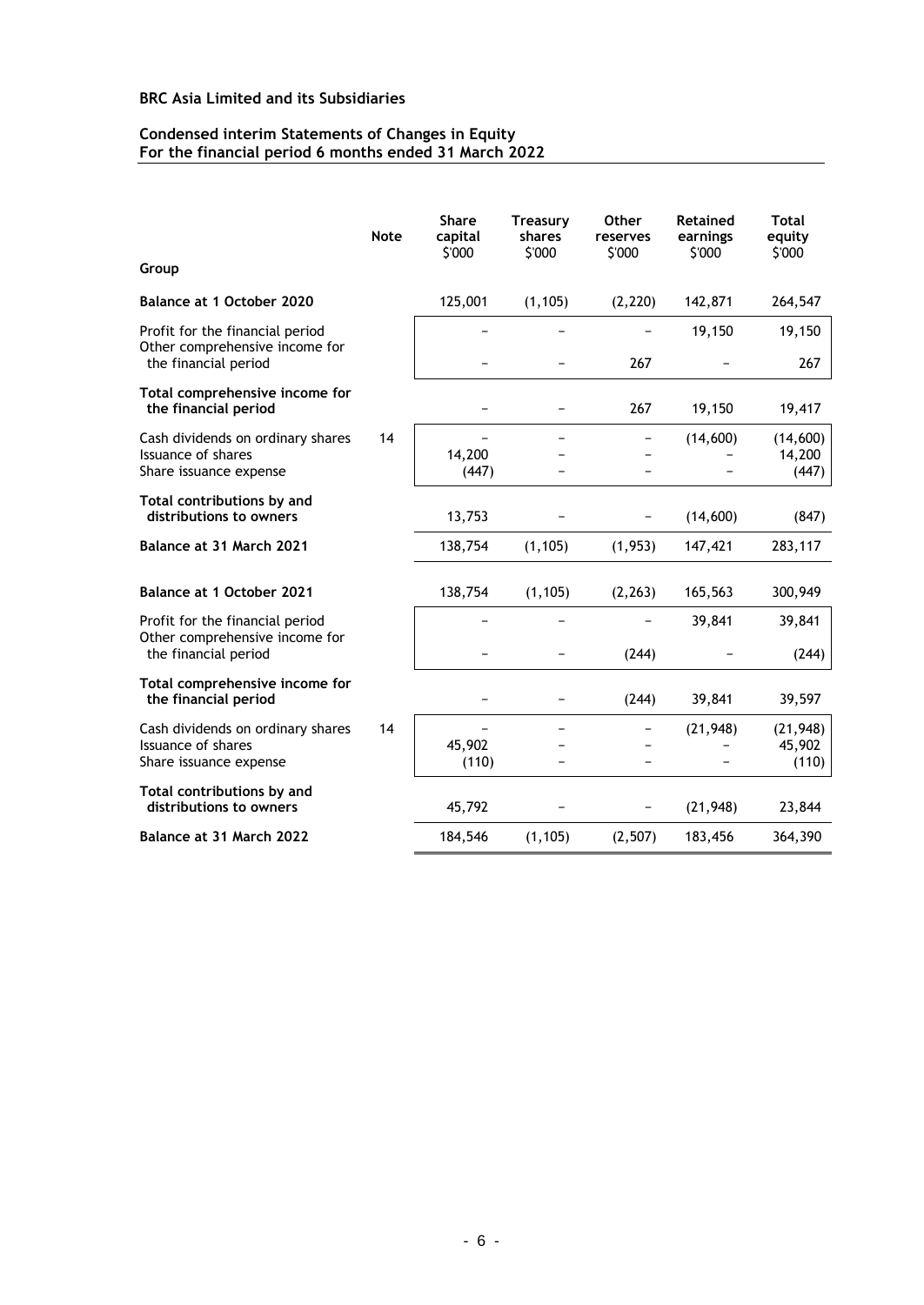#### **Condensed interim Statements of Changes in Equity For the financial period 6 months ended 31 March 2022**

|                                                                                           | <b>Note</b> | <b>Share</b><br>capital<br>\$'000 | <b>Treasury</b><br>shares<br>\$'000 | Other<br>reserves<br>\$'000 | Retained<br>earnings<br>\$'000 | <b>Total</b><br>equity<br>\$'000 |
|-------------------------------------------------------------------------------------------|-------------|-----------------------------------|-------------------------------------|-----------------------------|--------------------------------|----------------------------------|
| Company                                                                                   |             |                                   |                                     |                             |                                |                                  |
| Balance at 1 October 2020                                                                 |             | 125,001                           | (1, 105)                            | 521                         | 175,799                        | 300,216                          |
| Profit for the financial period<br>Other comprehensive income for<br>the financial period |             |                                   |                                     | (30)                        | 19,369                         | 19,369<br>(30)                   |
| Total comprehensive income                                                                |             |                                   |                                     |                             |                                |                                  |
| for the financial period                                                                  |             |                                   |                                     | (30)                        | 19,369                         | 19,339                           |
| Cash dividends on ordinary<br>shares                                                      |             |                                   |                                     |                             | (14,600)                       | (14,600)                         |
| Issuance of shares                                                                        |             | 14,200                            |                                     |                             |                                | 14,200                           |
| Share issuance expense                                                                    | 14          | (447)                             |                                     |                             |                                | (447)                            |
| Total contributions by and<br>distributions to owners                                     |             | 13,753                            |                                     |                             | (14,600)                       | (847)                            |
| Balance at 31 March 2021                                                                  |             | 138,754                           | (1, 105)                            | 491                         | 180,568                        | 318,708                          |
| Balance at 1 October 2021                                                                 |             | 138,754                           | (1, 105)                            | 494                         | 166,541                        | 304,684                          |
| Profit for the financial period                                                           |             |                                   |                                     |                             | 37,116                         | 37,116                           |
| Total comprehensive income<br>for the financial period                                    |             |                                   |                                     |                             | 37,116                         | 37,116                           |
| Cash dividends on ordinary<br>shares                                                      | 14          |                                   |                                     |                             | (21, 948)                      | (21, 948)                        |
| Issuance of shares                                                                        |             | 45,902                            |                                     |                             |                                | 45,902                           |
| Share issuance expense                                                                    |             | (110)                             |                                     |                             |                                | (110)                            |
| Total contributions by and<br>distributions to owners                                     |             | 45,792                            |                                     |                             | (21, 948)                      | 23,844                           |
| Balance at 31 March 2022                                                                  |             | 184,546                           | (1, 105)                            | 494                         | 181,709                        | 365,644                          |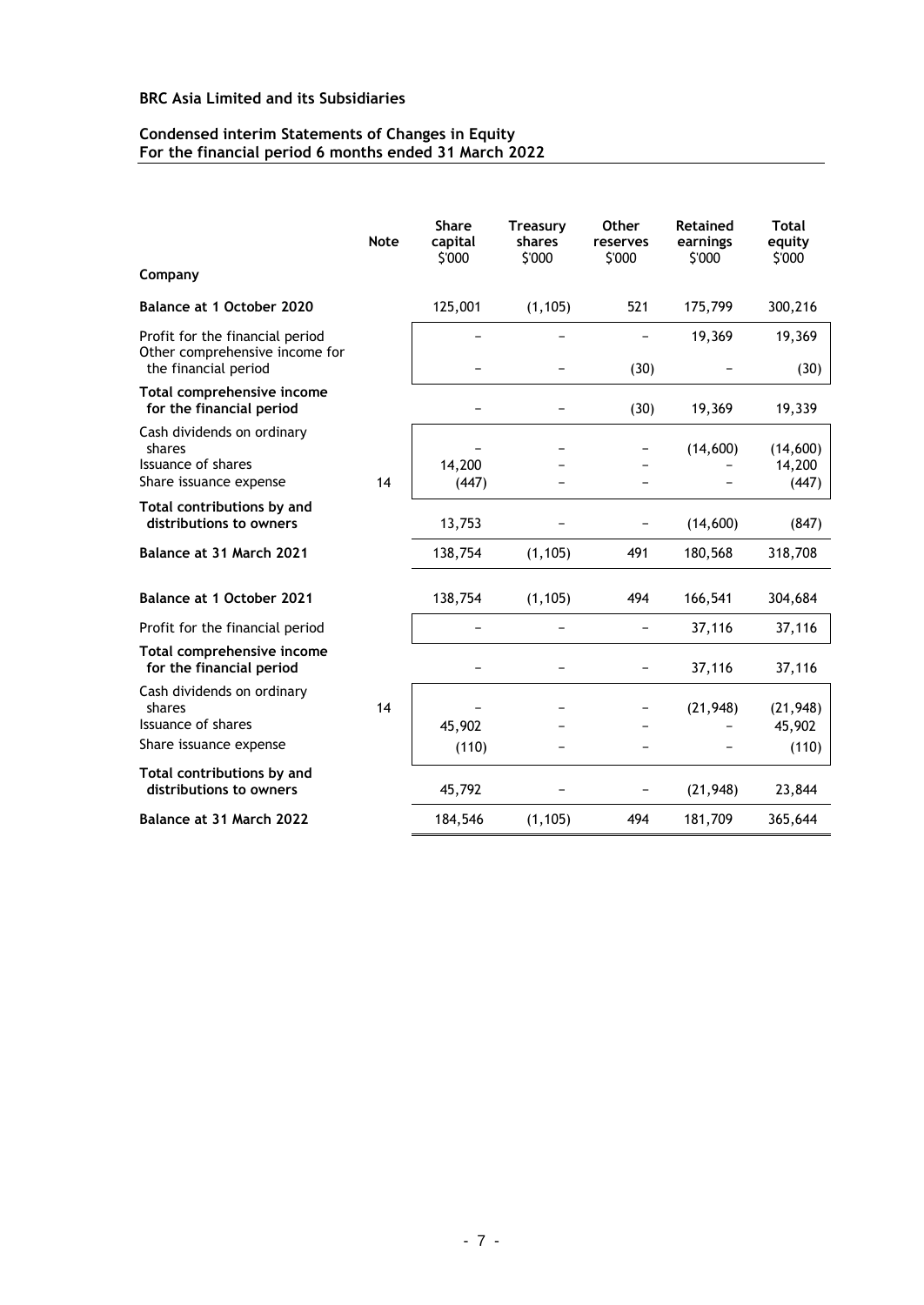# **Condensed interim consolidated Statement of Cash Flows For the financial period 6 months ended 31 March 2022**

|                                                                                             | 6 months ended<br>31 March |                      |
|---------------------------------------------------------------------------------------------|----------------------------|----------------------|
|                                                                                             | 2022<br>\$'000             | 2021<br>\$'000       |
| <b>Operating activities</b>                                                                 |                            |                      |
| Profit before tax<br>Adjustments for:                                                       | 47,437                     | 23,551               |
| Share of results of joint venture                                                           | (943)                      | (426)                |
| Share of results of associates                                                              | 411                        | 1,607                |
| Depreciation of investment properties                                                       | 36                         | 35                   |
| Depreciation of property, plant and equipment                                               | 8,861                      | 8,812                |
| Write-off of property, plant and equipment<br>Allowance for inventory obsolescence          | 3<br>296                   |                      |
| Provision for impairment loss on trade receivables                                          | 929                        | 2,469                |
| Fair value changes on trade receivables subject to provisional pricing                      | 1,967                      | 631                  |
| Fair value changes on derivatives, net                                                      | 1,022                      | (3,577)              |
| Gain on disposal of property, plant and equipment                                           | (3)                        | (15)                 |
| (Reversal of)/provision for onerous contracts                                               | (1,805)                    | 28,889               |
| Unrealised exchange differences                                                             | (50)                       | 566<br>2,236         |
| Interest expense<br>Interest income                                                         | 2,346<br>(93)              | (60)                 |
|                                                                                             |                            |                      |
| Operating cash flow before working capital changes<br>Changes in working capital:           | 60,414                     | 64,718               |
| Trade and other receivables                                                                 | (43, 386)                  | (59,078)             |
| Inventories                                                                                 | 29,664                     | (44, 505)            |
| Prepayments and deposits                                                                    | (8, 819)                   | (13, 638)            |
| Asset held for sale<br>Trade and other payables and contract liabilities                    | (244)                      | 33,893<br>171,704    |
| Cash flows generated from operations                                                        | 37,629                     | 153,094              |
| Income taxes paid                                                                           | (8, 113)                   | (4,682)              |
| Retirement benefits paid                                                                    | (89)                       |                      |
| Net cash flows generated from operating activities                                          | 29,427                     | 148,412              |
| <b>Investing activities</b>                                                                 |                            |                      |
| Purchase of property, plant and equipment                                                   | (932)                      | (1,035)              |
| Proceeds from disposal of property, plant and equipment                                     | 3                          | 22                   |
| Interest received                                                                           | 93                         | 60                   |
| Net cash flows used in investing activities                                                 | (836)                      | (953)                |
| <b>Financing activities</b>                                                                 |                            |                      |
| Repayment of principal obligations under lease liabilities<br>Repayment of other borrowings | (2,793)                    | (2,756)<br>(360)     |
| Proceeds from/(repayment of) bills payable, net                                             | 13,875                     | (70, 281)            |
| Proceeds from bank loans                                                                    |                            | 12,000               |
| Repayment of bank loans                                                                     | (4, 321)                   | (63, 798)            |
| Proceeds from issuance of shares                                                            | 45,902                     | 14,200               |
| Share issuance expense                                                                      | (110)                      | (447)                |
| Repayment of loan from immediate holding company<br>Dividends paid                          | (21, 948)                  | (20,000)<br>(14,600) |
| Interest paid                                                                               | (2,259)                    | (2,026)              |
| Net cash flows generated from/(used in) financing activities                                | 28,346                     | (148,068)            |
| Net increase/(decrease) in cash and cash equivalents                                        | 56,937                     | (609)                |
| Cash and cash equivalents at beginning of period                                            | 82,970                     | 74,438               |
| Effects of exchange rate changes on cash and cash equivalents                               | 60                         | (103)                |
| Cash and cash equivalents at end of period                                                  | 139,967                    | 73,726               |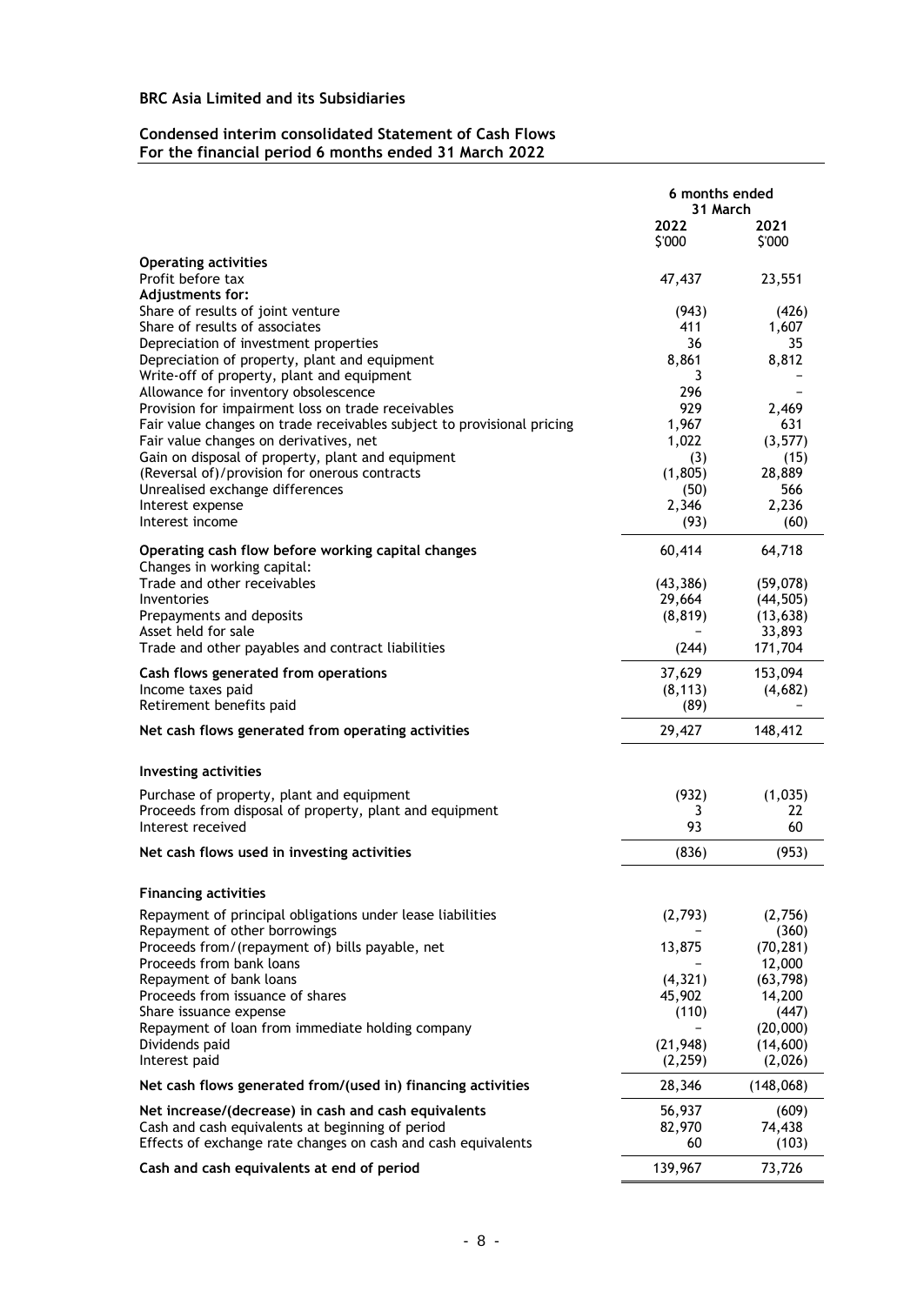#### **Notes to the financial statements For the financial period 6 months ended 31 March 2022**

#### **1. Corporate information**

BRC Asia Limited (the "Company") is a public limited liability company incorporated in Singapore and is listed on the Singapore Exchange Securities Trading Limited ("SGX-ST"). The immediate holding company is Esteel Enterprise Pte. Ltd. ("Esteel"), a private limited company incorporated and domiciled in Singapore. Its ultimate holding company is Advance Venture Investments Limited ("AVIL"). AVIL is incorporated and domiciled in the British Virgin Islands.

The registered office and principal place of business of the Company is at 350 Jalan Boon Lay, Jurong Industrial Estate, Singapore 619530.

The principal activities of the Company are the prefabrication of steel reinforcement for use in concrete, trading of steel reinforcing bars, and manufacturing and sale of wire mesh fences.

### **2. Basis of preparation**

The condensed interim financial statements for the six months ended 31 March 2022 have been prepared in accordance with SFRS(I) 1-34 Interim Financial Reporting issued by the Accounting Standards Council Singapore. The condensed interim financial statements do not include all the information required for a complete set of financial statements. However, selected explanatory notes are included to explain events and transactions that are significant to an understanding of the changes in the Group's financial position and performance of the Group since the last annual financial statements for the year ended 30 September 2021.

The accounting policies adopted are consistent with those of the previous financial year which were prepared in accordance with SFRS(I)s, except for the adoption of new and amended standards as set out in Note 2.1.

The condensed interim financial statements are presented in Singapore Dollars ("SGD" or "\$") and all values in the tables are rounded to the nearest thousand ("\$'000"), except when otherwise indicated.

#### 2.1 *New and amended standards adopted by the Group*

A number of amendments to Standards have become applicable for the current reporting period. The Group did not have to change its accounting policies or make retrospective adjustments as a result of adopting those standards.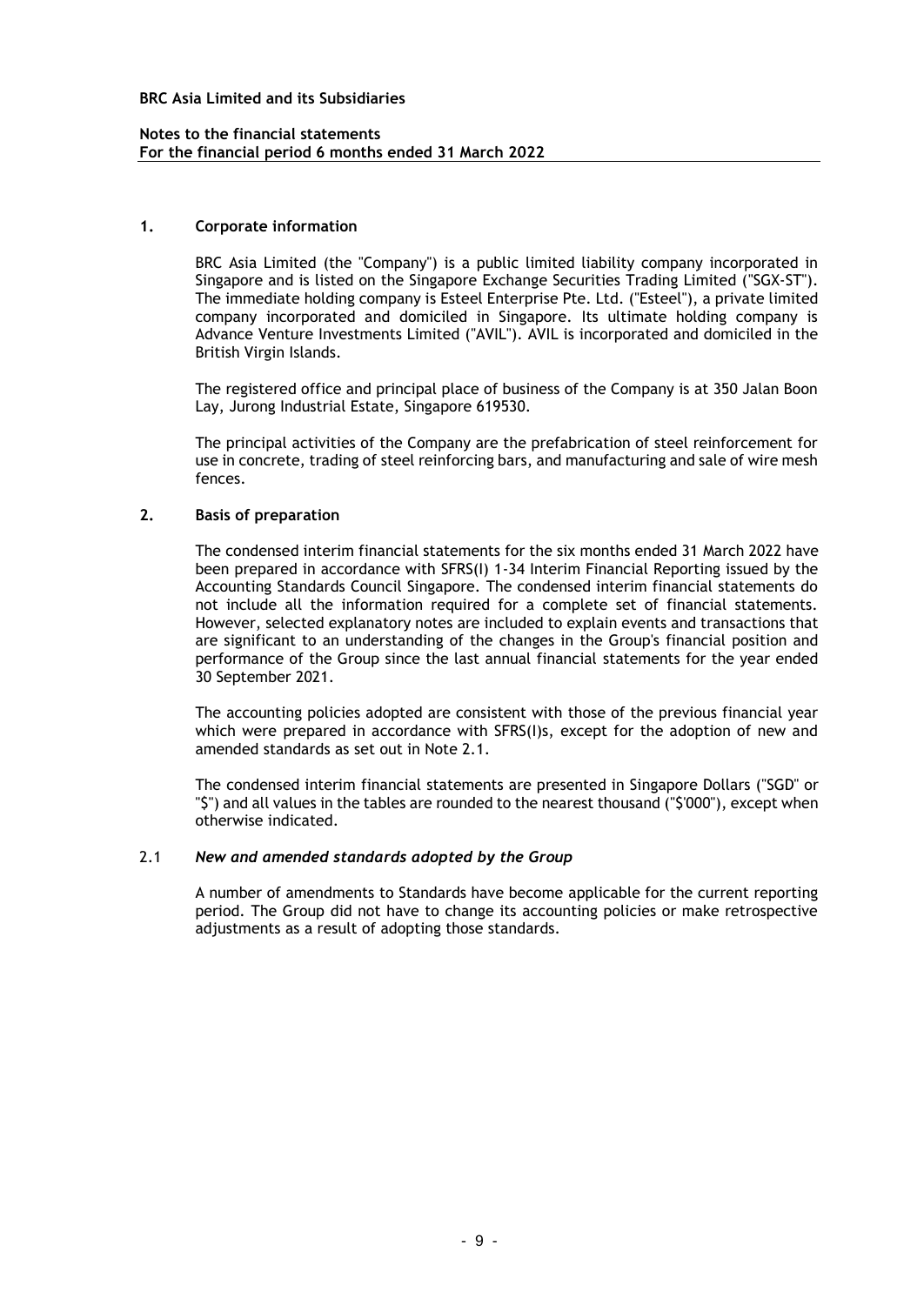### **Notes to the financial statements For the financial period 6 months ended 31 March 2022**

### **2. Summary of significant accounting policies (cont'd)**

#### 2.2 *Use of judgements and estimates*

In preparing the condensed interim financial statements, management has made judgements, estimates and assumptions that affect the application of accounting policies and the reported amounts of assets and liabilities, income and expense. Actual results may differ from these estimates. The significant judgements made by management in applying the Group's accounting policies and the key sources of estimation uncertainty were the same as those that applied to the consolidated financial statements as at and for the year ended 30 September 2021.

Estimates and underlying assumptions are reviewed on an ongoing basis. Revisions to accounting estimates are recognised in the period in which the estimates are revised and in any future periods affected.

Information about critical judgements in applying accounting policies that have the most significant effect on the amounts recognised in the financial statements is included in Note 3.2 in the audited financial statements for the year ended 30 September 2021.

### **3. Seasonal operations**

The Group's businesses are not affected significantly by seasonal or cyclical factors during the financial period.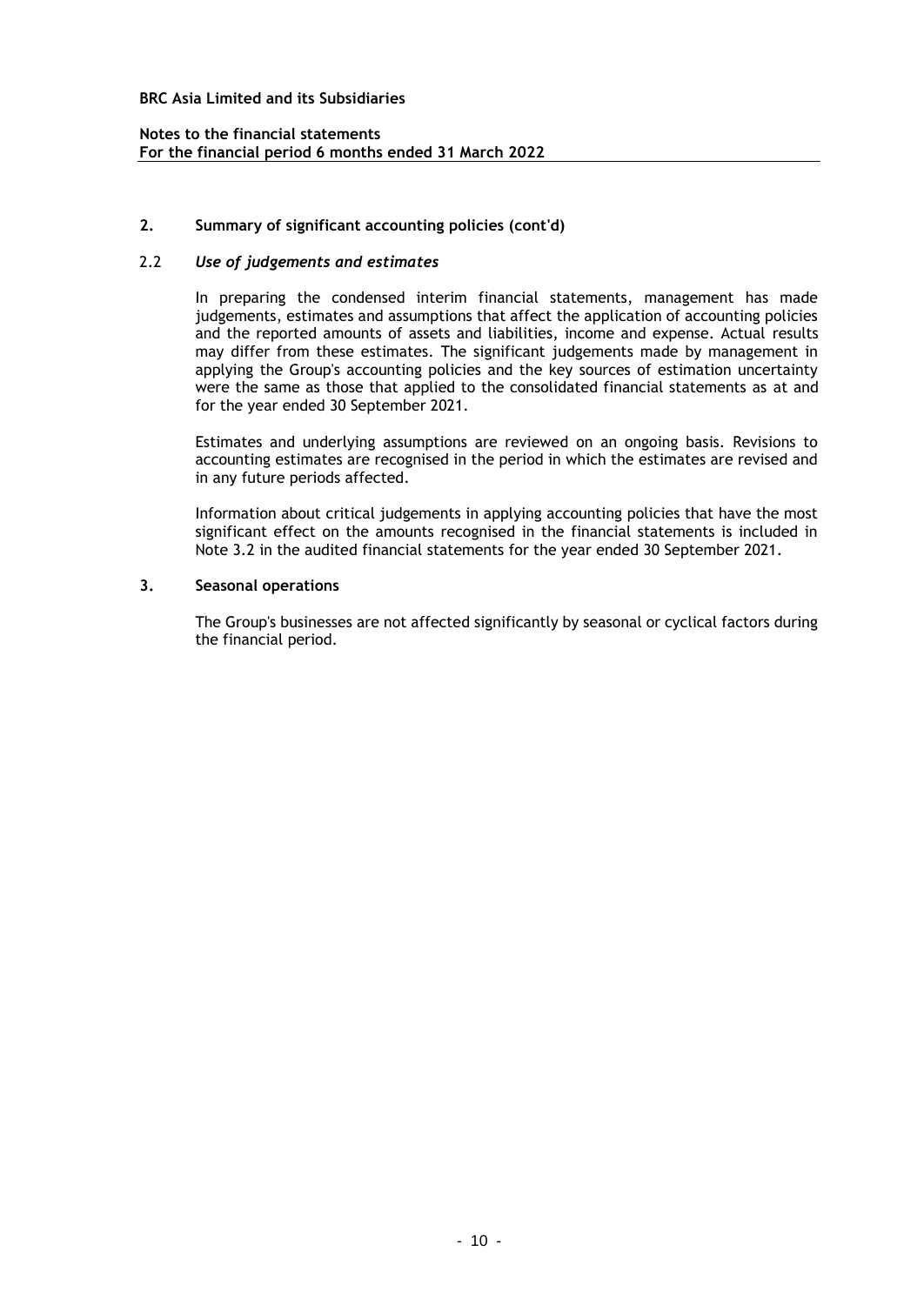# **Notes to the financial statements For the financial period 6 months ended 31 March 2022**

#### 4. **Segment and revenue information**

# (a) **Reportable segments**

| Period from                                                                               | <b>Fabrication</b>              |                          | Adjustments<br>and      |                            |
|-------------------------------------------------------------------------------------------|---------------------------------|--------------------------|-------------------------|----------------------------|
| 1 October 2021 to<br>31 March 2022                                                        | and<br>manufacturing<br>S\$'000 | <b>Others</b><br>S\$'000 | eliminations<br>S\$'000 | Group<br>S\$'000           |
| Revenue:                                                                                  |                                 |                          |                         |                            |
| <b>External customers</b><br>Inter-segment                                                | 793,330                         |                          |                         | 793,330                    |
| Total revenue                                                                             | 793,330                         |                          |                         | 793,330                    |
| <b>Results:</b>                                                                           |                                 |                          |                         |                            |
| Interest income<br>Interest expense<br>Depreciation expense                               | 137<br>(2, 346)<br>(8, 311)     | (44)<br>(586)            | (44)<br>44              | 93<br>(2, 346)<br>(8, 897) |
| Share of results of joint<br>venture                                                      | 943                             |                          |                         | 943                        |
| Share of results of associates<br>Reversal of onerous contracts                           | 1,805                           | (411)                    |                         | (411)<br>1,805             |
| Provision for impairment loss<br>on trade receivables, net<br>Fair value changes on trade | (929)                           |                          |                         | (929)                      |
| receivables subject to<br>provisional pricing                                             | (1,967)                         |                          |                         | (1,967)                    |
| Other non-cash expense                                                                    | (299)                           |                          |                         | (299)                      |
| Income tax expense<br>Segment profit                                                      | (7, 523)<br>39,756              | (73)<br>85               |                         | (7, 596)<br>39,841         |
| 31 March 2022<br>Assets:                                                                  |                                 |                          |                         |                            |
| Segment assets<br>Interest in joint venture<br>Interest in associates                     | 914,220<br>10,112               | 38,211<br>7,914          | (31)                    | 952,400<br>10,112<br>7,914 |
| Liabilities:                                                                              |                                 |                          |                         |                            |
| Segment liabilities                                                                       | (580, 166)                      | (7, 875)                 | 31                      | (588, 010)                 |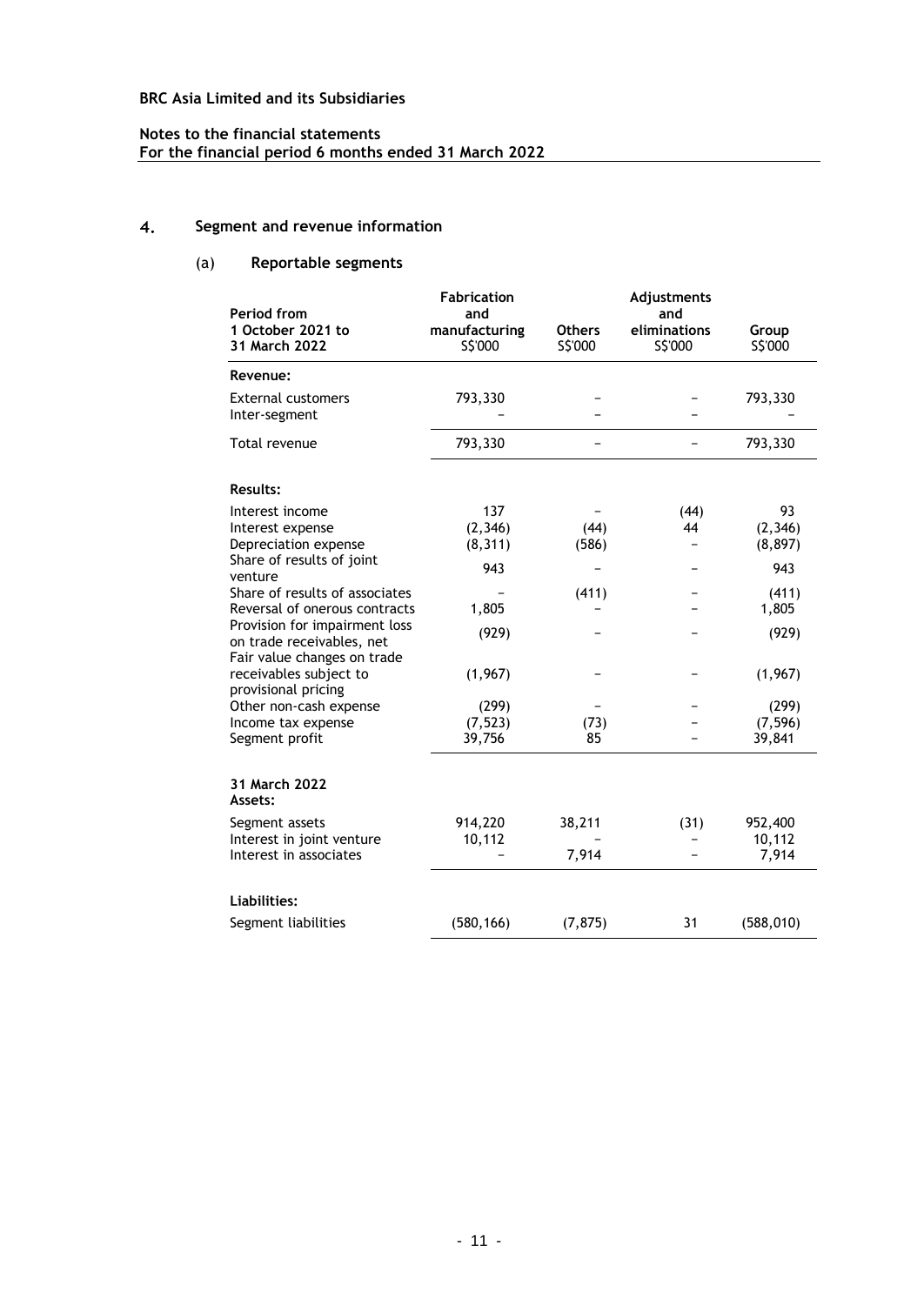# **Notes to the financial statements For the financial period 6 months ended 31 March 2022**

#### 4. **Segment and revenue information (cont'd)**

# (a) **Reportable segments (cont'd)**

|                                                                                           | <b>Fabrication</b>               |                          | Adjustments                    |                    |
|-------------------------------------------------------------------------------------------|----------------------------------|--------------------------|--------------------------------|--------------------|
| Period from<br>1 October 2020 to<br>31 March 2021                                         | and<br>manufacturing<br>\$\$'000 | <b>Others</b><br>S\$'000 | and<br>eliminations<br>S\$'000 | Group<br>S\$'000   |
| Revenue:                                                                                  |                                  |                          |                                |                    |
| <b>External customers</b><br>Inter-segment                                                | 453,174                          | 39,552                   |                                | 492,726            |
| Total revenue                                                                             | 453,174                          | 39,552                   |                                | 492,726            |
| <b>Results:</b>                                                                           |                                  |                          |                                |                    |
| Interest income                                                                           | 60                               |                          |                                | 60                 |
| Interest expense                                                                          | (2, 236)                         |                          |                                | (2, 236)           |
| Depreciation expense<br>Share of results of joint                                         | (8, 238)                         | (609)                    |                                | (8, 847)           |
| venture                                                                                   | 426                              |                          |                                | 426                |
| Share of results of associates                                                            |                                  | (1,607)                  |                                | (1,607)            |
| Provision for onerous contracts                                                           | (28, 889)                        |                          |                                | (28, 889)          |
| Provision for impairment loss<br>on trade receivables, net<br>Fair value changes on trade | (2, 469)                         |                          |                                | (2, 469)           |
| receivables subject to<br>provisional pricing                                             | (631)                            |                          |                                | (631)              |
| Income tax expense<br>Segment profit                                                      | (3, 812)<br>16,809               | (589)<br>2,341           |                                | (4, 401)<br>19,150 |
| 30 September 2021<br>Assets:                                                              |                                  |                          |                                |                    |
| Segment assets                                                                            | 845,475                          | 39,276                   | (31)                           | 884,720            |
| Interest in joint venture<br>Interest in associates                                       | 9,269                            | 8,376                    |                                | 9,269<br>8,376     |
| Liabilities:                                                                              |                                  |                          |                                |                    |
| Segment liabilities                                                                       | (575, 639)                       | (8, 163)                 | 31                             | (583, 771)         |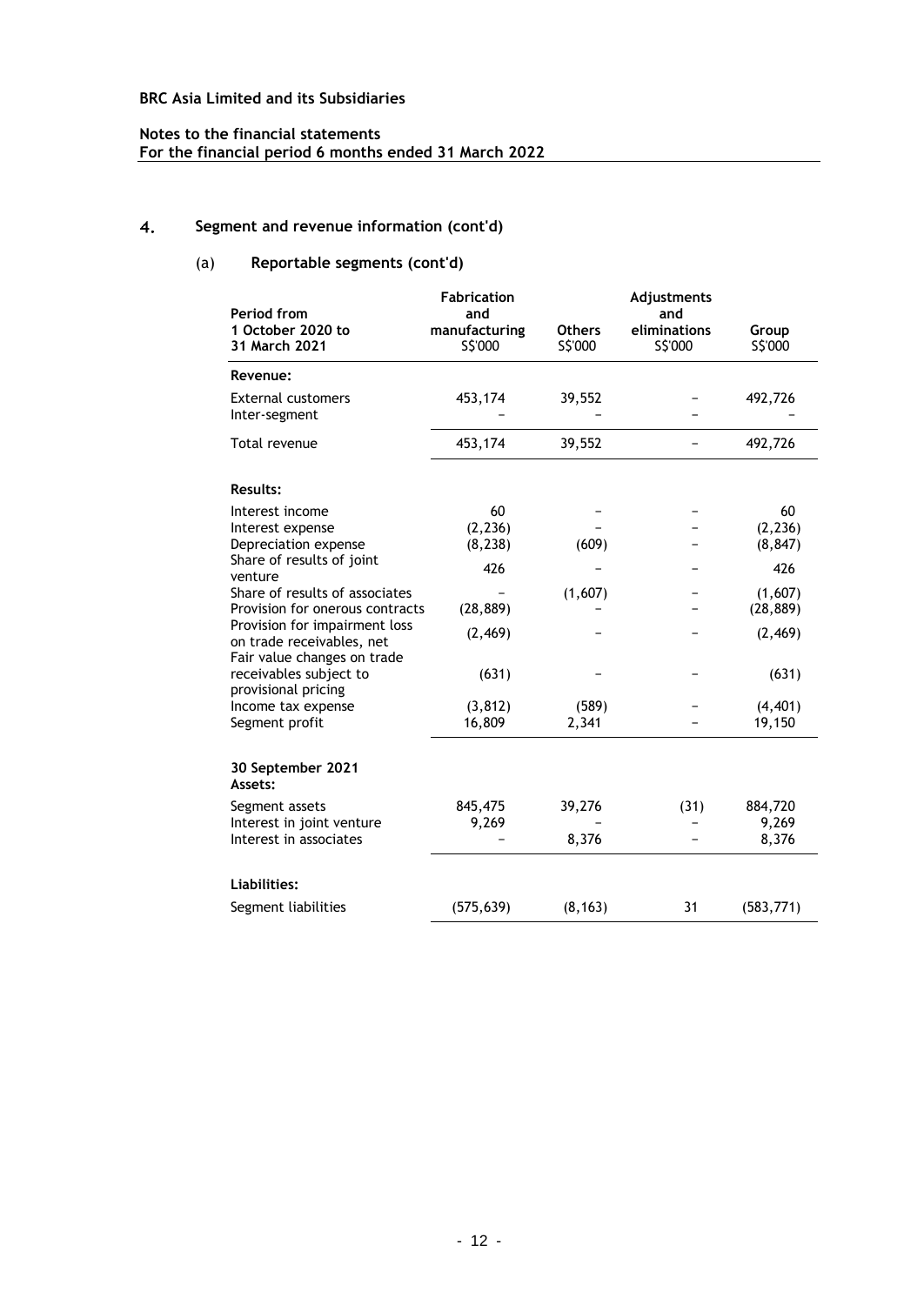# **Notes to the financial statements For the financial period 6 months ended 31 March 2022**

#### 4. **Segment and revenue information (cont'd)**

# (b) **Disaggregation of revenue**

|                                                   |                | Group<br>6 months ended<br>31 March |  |  |
|---------------------------------------------------|----------------|-------------------------------------|--|--|
|                                                   | 2022<br>\$'000 | 2021<br>\$'000                      |  |  |
| Primary geographical markets                      |                |                                     |  |  |
| Australia                                         | 4,320          | 1,448                               |  |  |
| <b>Brunei</b>                                     | 8,964          | 2,712                               |  |  |
| China                                             | 25,863         | 7,573                               |  |  |
| Hong Kong                                         | 19,883         | 596                                 |  |  |
| Indonesia                                         | 7,033          | 3,753                               |  |  |
| Malaysia                                          | 42,946         | 28,710                              |  |  |
| Singapore                                         | 678,464        | 431,033                             |  |  |
| <b>Thailand</b>                                   | 3,206          | 15,756                              |  |  |
| <b>Others</b>                                     | 2,651          | 1,145                               |  |  |
|                                                   | 793,330        | 492,726                             |  |  |
| Timing of transfer of goods<br>At a point in time | 793,330        | 492,726                             |  |  |

#### $5.$ **Other income**

|                                                   | Group<br>6 months ended<br>31 March |                |
|---------------------------------------------------|-------------------------------------|----------------|
|                                                   | 2022<br>\$'000                      | 2021<br>\$'000 |
| Bad debts recovered                               | 17                                  |                |
| Interest income                                   | 93                                  | 60             |
| Government grant                                  | 1,090                               | 1,584          |
| Rental income                                     | 78                                  | 74             |
| Sundry income                                     |                                     | 218            |
| Fair value changes on derivatives, net            |                                     | 3,577          |
| Sales commission                                  |                                     | 27             |
| Gain on disposal of property, plant and equipment |                                     | 15             |
| Credit insurance claims for bad debts             | 1,296                               |                |
|                                                   | 2,577                               | 5,555          |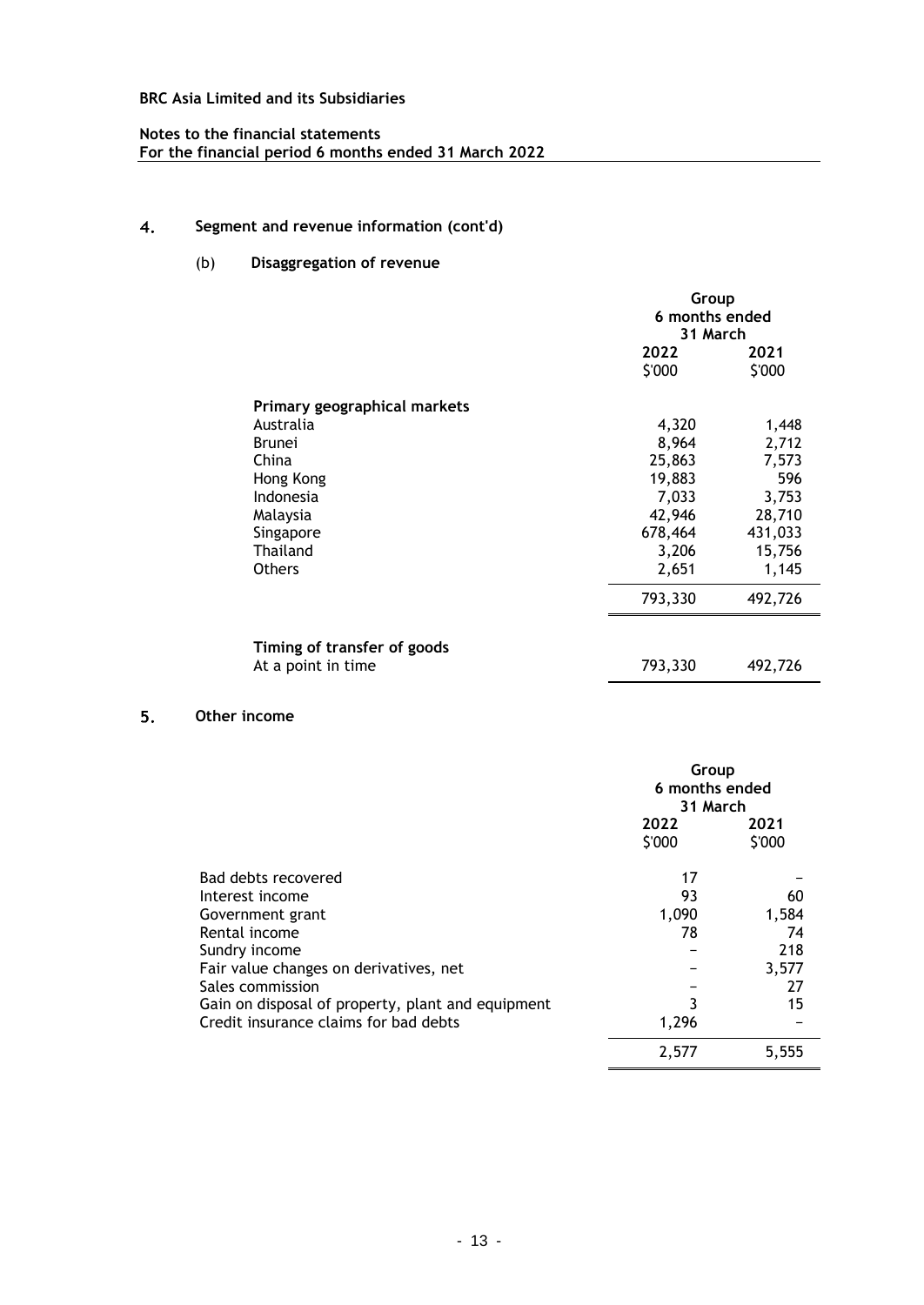### **Notes to the financial statements For the financial period 6 months ended 31 March 2022**

#### 6. **Profit before tax**

Profit before tax is arrived after charging/(crediting) the following:

|                                                    | Group<br>6 months ended<br>31 March |                |
|----------------------------------------------------|-------------------------------------|----------------|
|                                                    | 2022<br>\$'000                      | 2021<br>\$'000 |
| Depreciation of property, plant and equipment      | 8,861                               | 8,812          |
| Depreciation of investment properties              | 36                                  | 35             |
| Interest expense                                   | 2,346                               | 2,236          |
| Expenses relating to short-term leases             | 1,524                               | 477            |
| Expenses relating to low-value assets              | 9                                   | 9              |
| Foreign exchange (gain)/loss, net                  | (647)                               | 1,479          |
| Fair value changes on derivatives, net             | 1,022                               | (3, 577)       |
| (Reversal of)/provision for onerous contracts      | (1, 805)                            | 28,889         |
| Allowance for inventory obsolescence               | 296                                 |                |
| Provision for impairment loss on trade receivables | 929                                 | 2,469          |
| Fair value changes on trade receivables            | 1,967                               | 631            |
| Gain on disposal of property, plant and equipment  | (3)                                 | (15)           |
| Write-off of property, plant and equipment         | 3                                   |                |

# **7. Related party transactions**

In addition to the information disclosed elsewhere in the financial statements, the following were significant transactions between the Group and related parties on rates and terms agreed during the financial year:

### **Sales and purchases of goods and services**

|                                                                                                                                                                | Group<br>6 months ended<br>31 March |                |
|----------------------------------------------------------------------------------------------------------------------------------------------------------------|-------------------------------------|----------------|
|                                                                                                                                                                | 2022<br>\$'000                      | 2021<br>\$'000 |
| Interest paid/payable to immediate holding company<br>Sales to companies related to substantial shareholder<br>Purchases from a company related to substantial | 8.042                               | 355            |
| shareholder                                                                                                                                                    | 278                                 |                |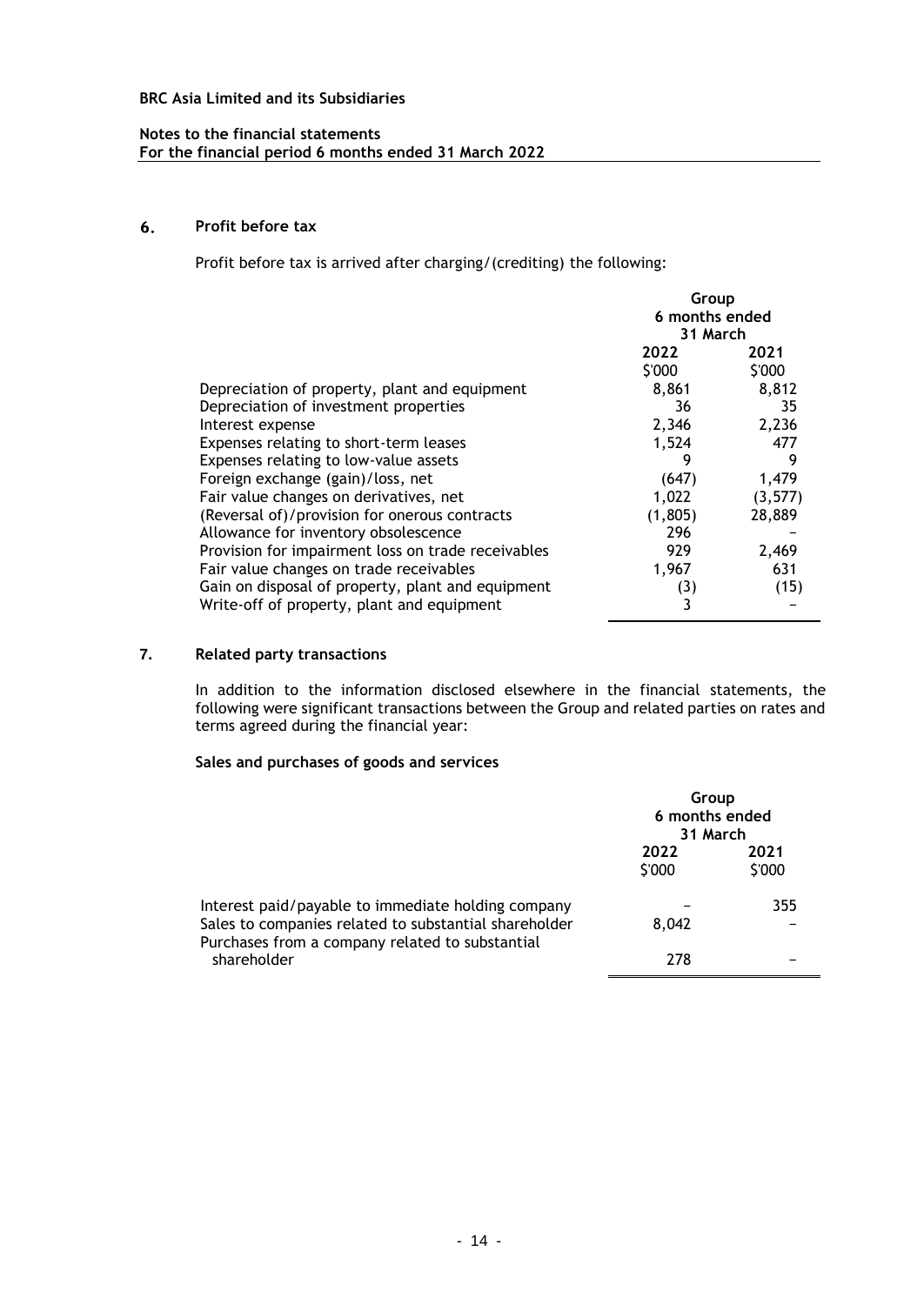### **Notes to the financial statements For the financial period 6 months ended 31 March 2022**

#### 8. **Income tax expense**

# *Major components of income tax expense*

The Group calculates the period income tax expense using the tax rate that would be applicable to the expected total annual earnings. The major components of income tax expense in the condensed interim consolidated statement of profit or loss are:

|                                                 |                | Group<br>6 months ended<br>31 March |  |
|-------------------------------------------------|----------------|-------------------------------------|--|
|                                                 | 2022<br>\$'000 | 2021<br>\$'000                      |  |
| Current income tax<br>Deferred income tax       | 7,747<br>(151) | 4,556<br>(155)                      |  |
| Income tax expense recognised in profit or loss | 7,596          | 4,401                               |  |

#### 9. **Property, plant and equipment**

During the 6 months ended 31 March 2022, the Group acquired assets amounting to \$932,000 (31 March 2021: \$1,035,000).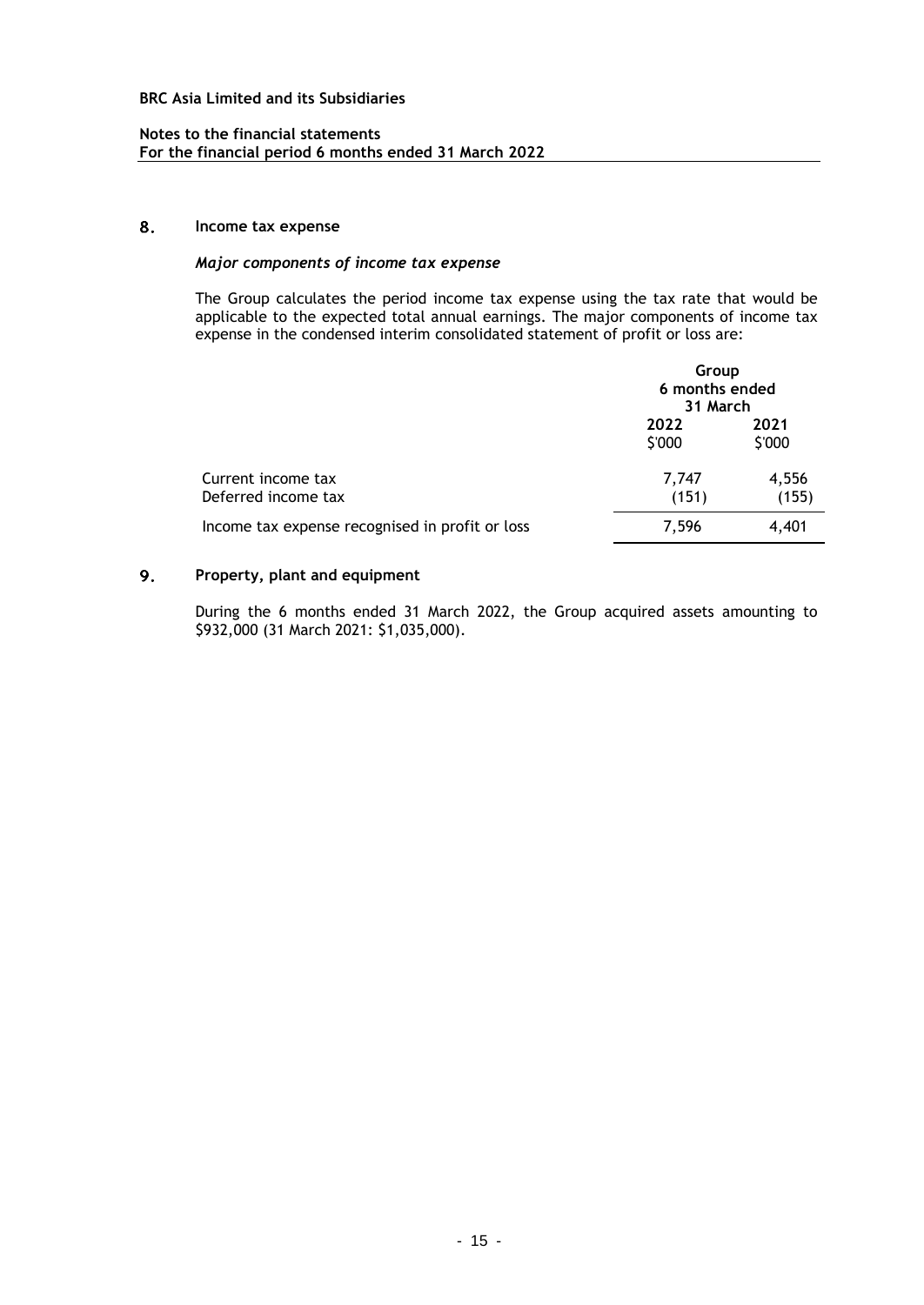### **Notes to the financial statements For the financial period 6 months ended 31 March 2022**

#### $10.$ **Trade and other receivables**

|                                                                           | Group                      |                                | Company                    |                                |
|---------------------------------------------------------------------------|----------------------------|--------------------------------|----------------------------|--------------------------------|
|                                                                           | 31 March<br>2022<br>\$'000 | 30 September<br>2021<br>\$'000 | 31 March<br>2022<br>\$'000 | 30 September<br>2021<br>\$'000 |
| Trade receivables (current)<br>Trade receivables, net:                    |                            |                                |                            |                                |
| - Third parties<br>- Related parties                                      | 191,169<br>3,737           | 152,757                        | 171,010<br>2,513           | 126,050                        |
| - Due from subsidiaries                                                   |                            |                                | 6,600                      | 4,310                          |
|                                                                           | 194,906                    | 152,757                        | 180,123                    | 130,360                        |
| Other receivables (current)                                               |                            |                                |                            |                                |
| - Third parties                                                           | 115                        | 127                            | 30                         | 32                             |
| - Sales tax receivable, net<br>- Due from subsidiaries                    |                            | 660                            | 20                         | 97                             |
| - Due from a joint venture<br>- Dividend receivable from a                | 11                         | 11                             | 11                         | 11                             |
| joint venture                                                             | 1,067                      | 2,106                          | 1,067                      | 2,106                          |
|                                                                           | 1,193                      | 2,904                          | 1,128                      | 2,246                          |
| Total trade and other<br>receivables (current)                            | 196,099                    | 155,661                        | 181,251                    | 132,606                        |
| <b>Other receivables</b><br>(non-current)<br>- Dividend receivable from a |                            |                                |                            |                                |
| joint venture                                                             | 3,822                      | 3,770                          | 3,822                      | 3,770                          |
| Total trade and other<br>receivables                                      |                            |                                |                            |                                |
| (current and non-current)                                                 | 199,921                    | 159,431                        | 185,073                    | 136,376                        |

#### Expected credit losses

The movement in allowance for expected credit losses of trade receivables computed based on lifetime ECL are as follows:

|                                                                     | Group                      |                                |  |
|---------------------------------------------------------------------|----------------------------|--------------------------------|--|
|                                                                     | 31 March<br>2022<br>\$'000 | 30 September<br>2021<br>\$'000 |  |
| Movements in allowance accounts:                                    |                            |                                |  |
| At beginning of financial period<br>Charge for the financial period | 6,625<br>929               | 8,456<br>2,700                 |  |
| Exchange differences<br>Written off                                 | (5)                        | (1)<br>(4, 530)                |  |
| At end of financial period                                          | 7.549                      | 6,625                          |  |

Trade receivables relating to debtors who were undergoing liquidation were written off as the Group does not expect to receive future cash flows from these debtors.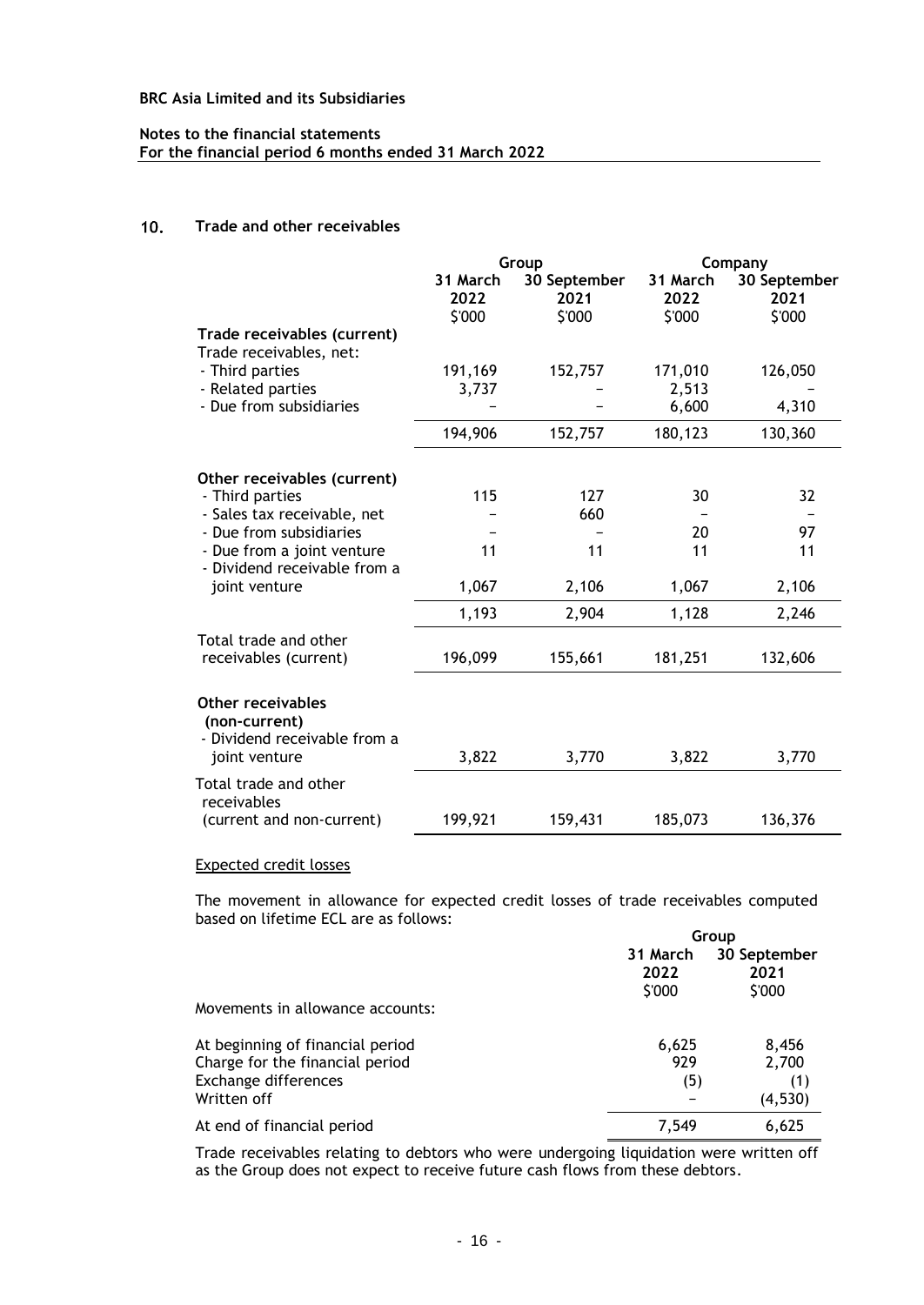# **Notes to the financial statements For the financial period 6 months ended 31 March 2022**

# **11. Loans and borrowings**

|                                   |                            | Group                          | Company                    |                                |
|-----------------------------------|----------------------------|--------------------------------|----------------------------|--------------------------------|
|                                   | 31 March<br>2022<br>\$'000 | 30 September<br>2021<br>\$'000 | 31 March<br>2022<br>\$'000 | 30 September<br>2021<br>\$'000 |
| Current<br>Bills payable to banks |                            |                                |                            |                                |
| (unsecured)                       | 357,716                    | 343,841                        | 357,716                    | 343,841                        |
| Lease liabilities (unsecured)     | 5,700                      | 5,624                          | 5,484                      | 5,411                          |
| Bank loans (secured)              | 7,409                      | 7,409                          | 7,409                      | 7,409                          |
| Bank loans (unsecured)            | 1,254                      | 1,240                          | 1,254                      | 1,240                          |
|                                   | 372,079                    | 358,114                        | 371,863                    | 357,901                        |
| Non-current                       |                            |                                |                            |                                |
| Lease liabilities (unsecured)     | 22,706                     | 25,575                         | 15,572                     | 18,333                         |
| Bank loans (secured)              | 44,816                     | 48,520                         | 44,816                     | 48,520                         |
| Bank loans (unsecured)            | 2,926                      | 3,557                          | 2,926                      | 3,557                          |
|                                   | 70,448                     | 77,652                         | 63,314                     | 70,410                         |
| Total loans and borrowings        |                            |                                |                            |                                |
| (current and non-current)         | 442,527                    | 435,766                        | 435,177                    | 428,311                        |

Bank loans are secured by mortgages over certain leasehold properties of the Group.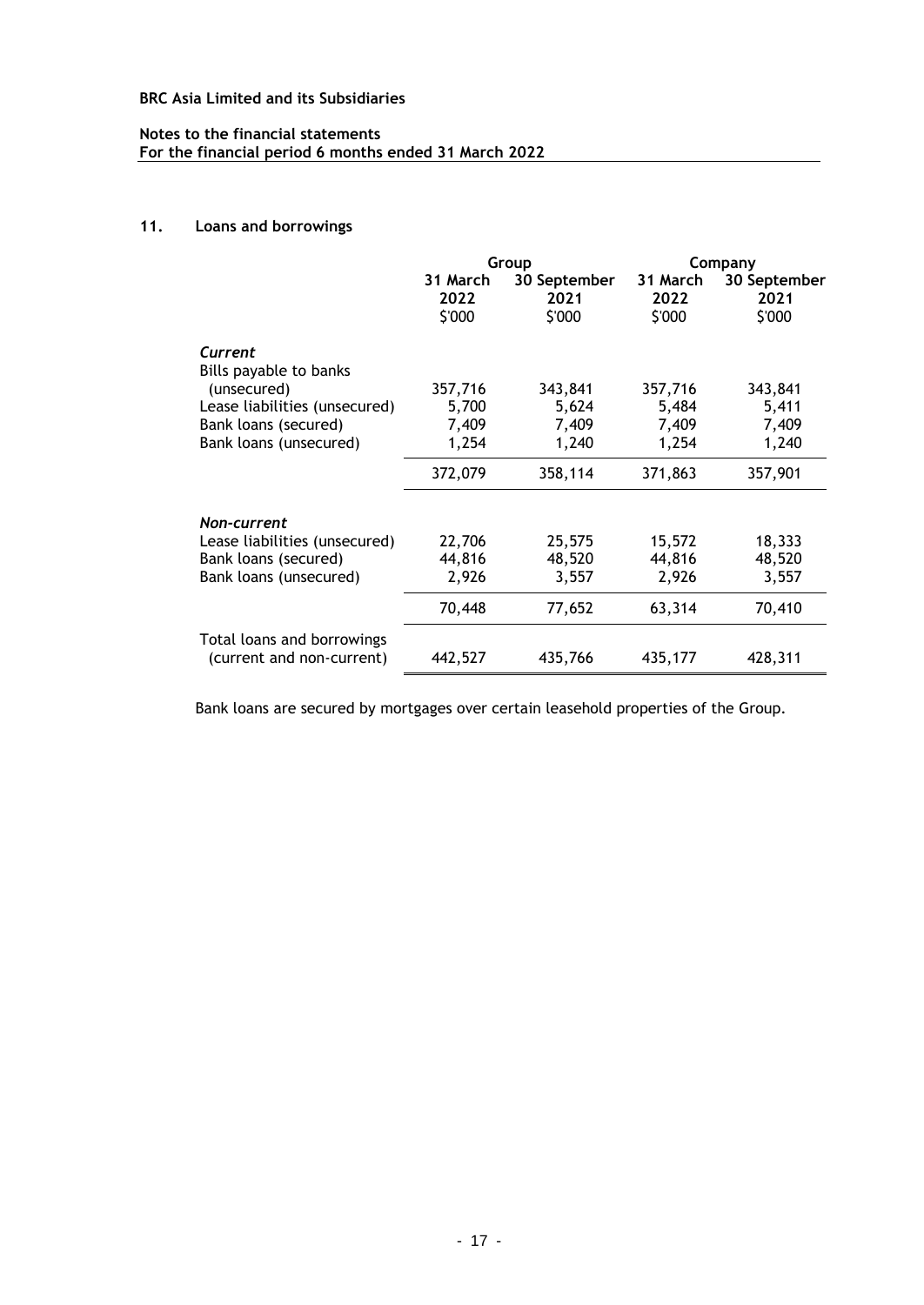#### **Notes to the financial statements For the financial period 6 months ended 31 March 2022**

#### **12. Provisions**

|                                                                                        | Group                      |                                | Company                    |                                |
|----------------------------------------------------------------------------------------|----------------------------|--------------------------------|----------------------------|--------------------------------|
|                                                                                        | 31 March<br>2022<br>\$'000 | 30 September<br>2021<br>\$'000 | 31 March<br>2022<br>\$'000 | 30 September<br>2021<br>\$'000 |
| Current                                                                                |                            |                                |                            |                                |
| Provision for onerous contracts                                                        | 44,297                     | 46,104                         | 41,263                     | 43,110                         |
|                                                                                        | 44,297                     | 46,104                         | 41,263                     | 43,110                         |
| Non-current<br>Provision for retirement<br>benefits<br>Provision for restoration costs | 89<br>3,361                | 178<br>3,361                   | 89<br>2,981                | 178<br>2,981                   |
|                                                                                        | 3,450                      | 3,539                          | 3,070                      | 3,159                          |

# Provision for onerous contracts

Provision for onerous contracts are recorded in respect of certain sales contracts for which the estimated unavoidable costs to meet contractual obligations are expected to exceed the economic benefits to be received under it. Increase in provision arises from rising steel prices on fixed price contracts and the ultimate realisation or reversal of the provision is dependent on the timing of fulfilment of the contracts and the actual steel prices at that point.

|                                                                      | Group                      |                                | Company                    |                                |
|----------------------------------------------------------------------|----------------------------|--------------------------------|----------------------------|--------------------------------|
|                                                                      | 31 March<br>2022<br>\$'000 | 30 September<br>2021<br>\$'000 | 31 March<br>2022<br>\$'000 | 30 September<br>2021<br>\$'000 |
| At beginning of the financial<br>period<br>(Reversal)/charge for the | 46,104                     | 774                            | 43,110                     | 298                            |
| period, net<br>Exchange differences                                  | (1, 805)<br>(2)            | 45,331<br>(1)                  | (1, 847)                   | 42,812                         |
| At end of the financial period                                       | 44,297                     | 46,104                         | 41,263                     | 43,110                         |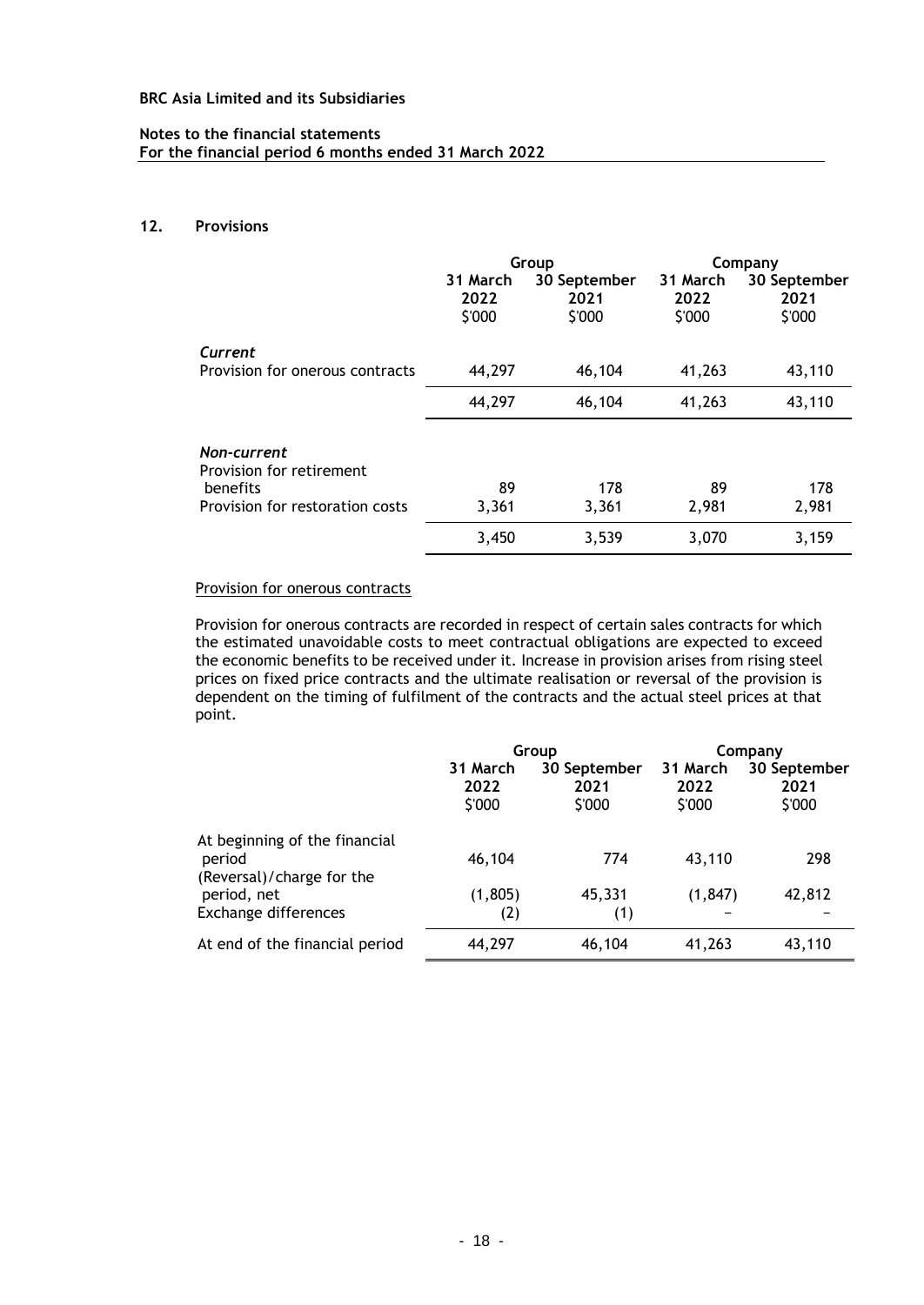#### **Notes to the financial statements For the financial period 6 months ended 31 March 2022**

#### **13. Share capital and treasury shares**

|                                                                            | No. of ordinary shares                 |                                   | Amount                            |                                     |
|----------------------------------------------------------------------------|----------------------------------------|-----------------------------------|-----------------------------------|-------------------------------------|
| <b>Group and Company</b>                                                   | <b>Issued share</b><br>capital<br>'000 | <b>Treasury</b><br>shares<br>'000 | <b>Share</b><br>capital<br>\$'000 | <b>Treasury</b><br>shares<br>\$'000 |
| Balance as at 1 October<br>2021                                            | 244,962                                | 1,627                             | 138,754                           | (1, 105)                            |
| Shares issued<br>Share issuance expense                                    | 31,015                                 |                                   | 45,902<br>(110)                   |                                     |
| Balance as at 31 March 2022                                                | 275,977                                | 1,627                             | 184,546                           | (1, 105)                            |
| Balance as at 1 October<br>2020<br>Shares issued<br>Share issuance expense | 234,962<br>10,000                      | 1,627                             | 125,001<br>14,200<br>(447)        | (1, 105)                            |
| Balance as at 30 September<br>2021                                         | 244,962                                | 1,627                             | 138,754                           | (1, 105)                            |

Percentage of number of treasury shares against the total number of issued share capital excluding treasury shares was 0.67% and 0.59% as at 30 September 2021 and 31 March 2022 respectively.

The holders of ordinary shares (except treasury shares) are entitled to receive dividends as and when declared by the Company. All ordinary shares carry one vote per share without restrictions. The ordinary shares have no par value. Treasury shares relate to ordinary shares of the Company that are held by the Company.

There were no purchase of treasury shares during the period (2021: Nil) and there have been no reissuance of treasury shares since their acquisitions.

During the period, the Company issued 31,015,000 ordinary shares at \$1.48 per share pursuant to a share placement exercise. The net proceeds of this placement were utilised to repay the Group's outstanding bank borrowings in line with the intended use of proceeds.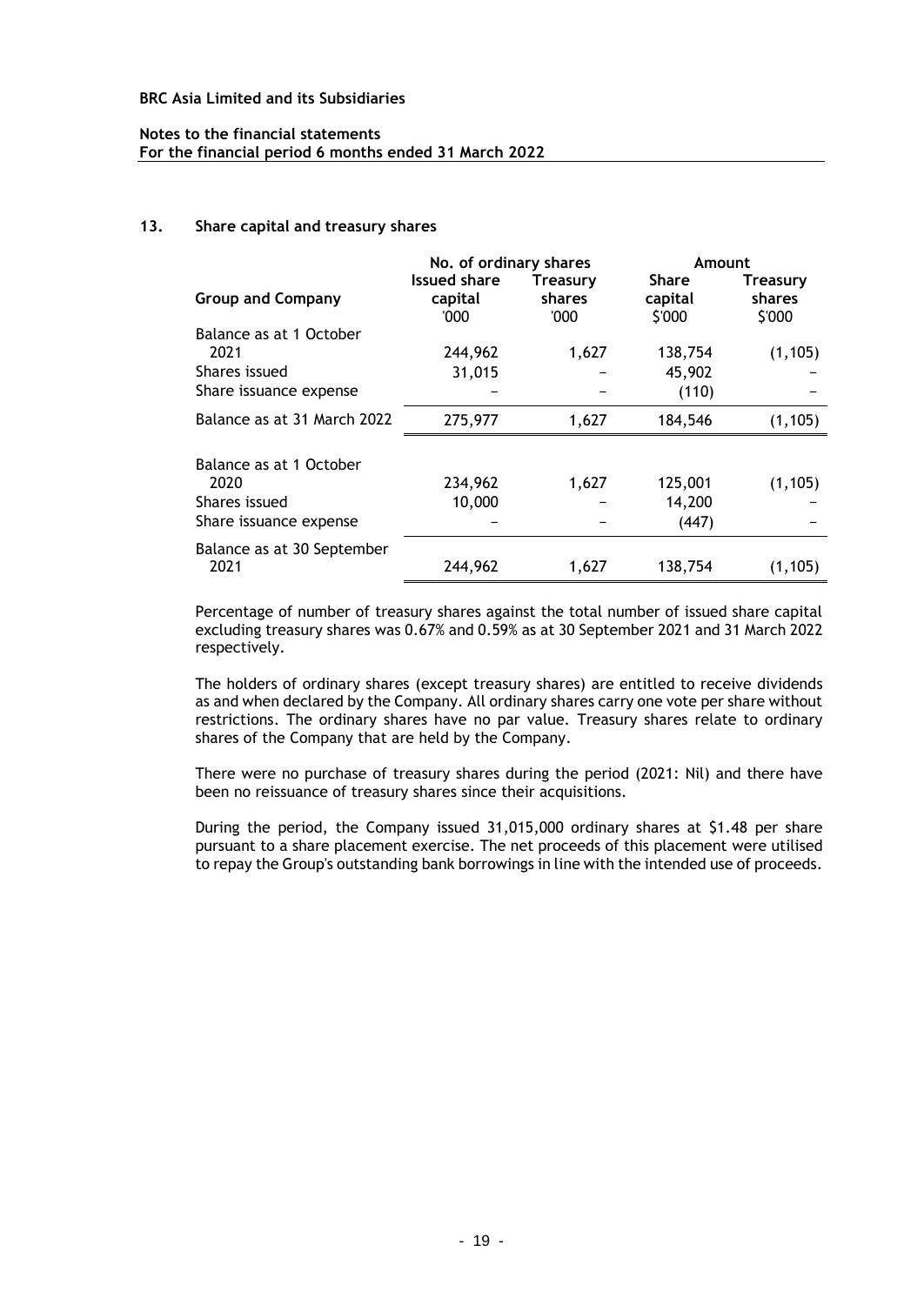#### **Notes to the financial statements For the financial period 6 months ended 31 March 2022**

### **14. Dividends**

|                                                                                                                                                                                                                                                     | Group<br>6 months ended<br>31 March |                |
|-----------------------------------------------------------------------------------------------------------------------------------------------------------------------------------------------------------------------------------------------------|-------------------------------------|----------------|
|                                                                                                                                                                                                                                                     | 2022<br>\$'000                      | 2021<br>\$'000 |
| Declared and paid during the financial period:                                                                                                                                                                                                      |                                     |                |
| Cash dividends on ordinary shares:                                                                                                                                                                                                                  |                                     |                |
| - Final tax-exempt (one-tier) dividend for 2021 of 4 cents<br>(2020: 2 cents) per share in respect of the previous<br>financial year<br>- Special tax-exempt (one-tier) dividend for 2021 of 4<br>cents (2020: 4 cents) per share in respect of the | 10,974                              | 4,867          |
| previous financial year                                                                                                                                                                                                                             | 10,974                              | 9,733          |
|                                                                                                                                                                                                                                                     | 21,948                              | 14,600         |

#### **15. Net asset value**

|                                               | Group            |                      | Company |                               |
|-----------------------------------------------|------------------|----------------------|---------|-------------------------------|
|                                               | 31 March<br>2022 | 30 September<br>2021 | 2022    | 31 March 30 September<br>2021 |
| Net asset value per ordinary<br>share (cents) | 132.82           | 123.68               | 133.28  | 125.21                        |

Net asset value per ordinary share was calculated based on 274,350,089 shares as at 31 March 2022 and 243,335,089 shares as at 30 September 2021.

#### **16. Fair value of assets and liabilities**

(a) **Fair value hierarchy**

The Group categorises fair value measurements using a fair value hierarchy that is dependent on the valuation inputs used as follows:

- Level 1 Quoted prices (unadjusted) in active market for identical assets or liabilities that the Group can access at the measurement date,
- Level 2 Inputs other than quoted prices included within Level 1 that are observable for the asset or liability, either directly or indirectly, and
- Level 3 Unobservable inputs for the asset or liability.

Fair value measurements that use inputs of different hierarchy levels are categorised in its entirety in the same level of the fair value hierarchy as the lowest level input that is significant to the entire measurement.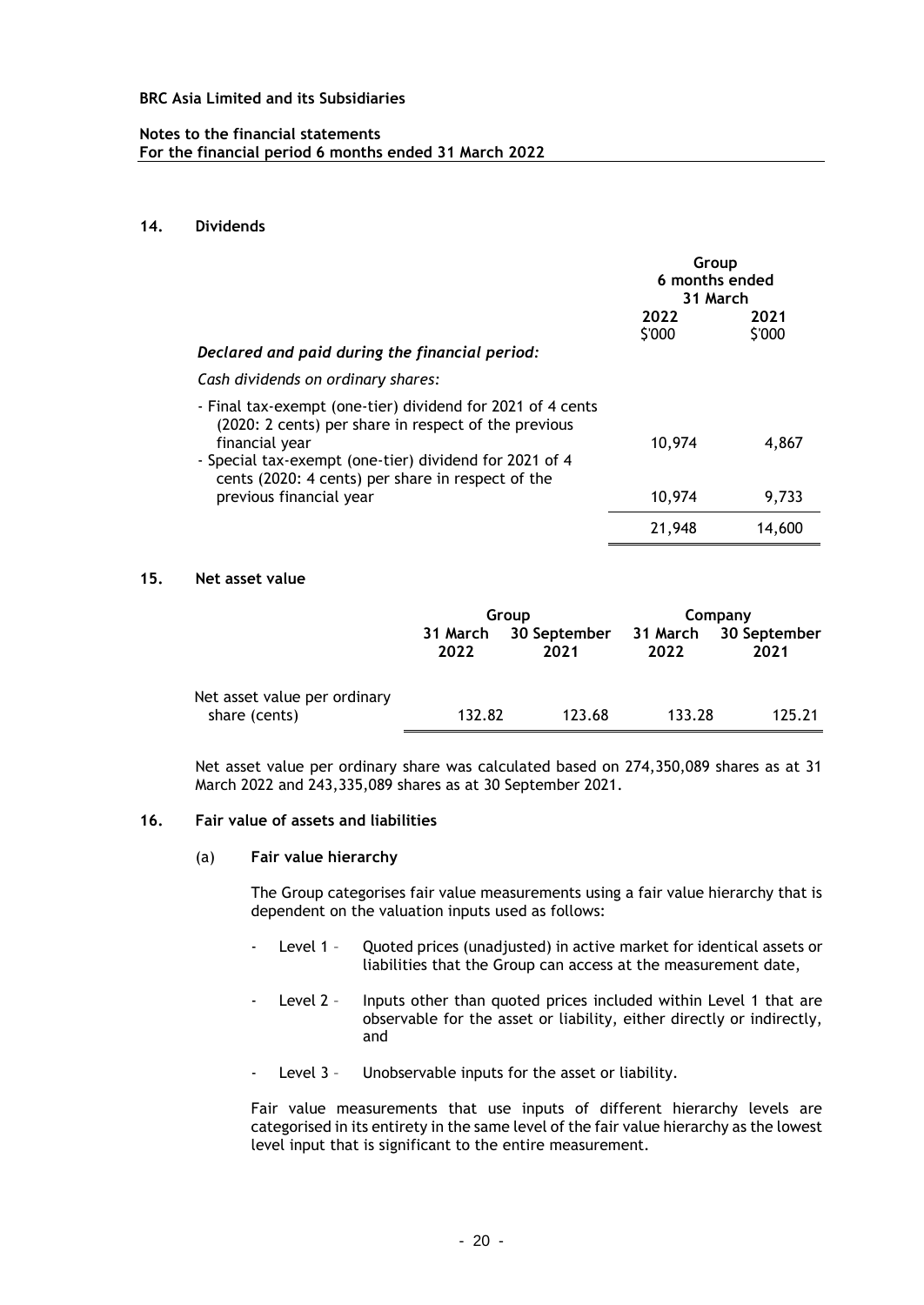### **Notes to the financial statements For the financial period 6 months ended 31 March 2022**

# **16. Fair value of assets and liabilities (cont'd)**

# (b) **Assets and liabilities measured at fair value**

The following table shows an analysis of each class of assets and liabilities measured at fair value at the end of the reporting period:

|                                                                                       | Group                                   |                                       |                                       |              |
|---------------------------------------------------------------------------------------|-----------------------------------------|---------------------------------------|---------------------------------------|--------------|
|                                                                                       | <b>Quoted prices</b><br>in active       | Significant<br>observable             |                                       |              |
|                                                                                       | markets for<br>identical<br>instruments | inputs other<br>than quoted<br>prices | Significant<br>unobservable<br>inputs | <b>Total</b> |
|                                                                                       | (Level 1)                               | (Level 2)                             | (Level 3)                             |              |
|                                                                                       | \$'000                                  | \$'000                                | \$'000                                | \$'000       |
| 31 March 2022                                                                         |                                         |                                       |                                       |              |
| Assets measured at fair<br>value                                                      |                                         |                                       |                                       |              |
| <b>Financial assets:</b>                                                              |                                         |                                       |                                       |              |
| Investment securities<br>- Quoted equity<br>securities at FVOCI                       | 57                                      |                                       |                                       | 57           |
| Debt instruments at FVPL<br>- Trade receivables<br>subject to provisional<br>pricing  |                                         |                                       |                                       |              |
|                                                                                       |                                         |                                       | 81,647                                | 81,647       |
| Financial assets as at 31<br><b>March 2022</b>                                        | 57                                      |                                       | 81,647                                | 81,704       |
| Liabilities measured at<br>fair value<br><b>Financial liabilities:</b><br>Derivatives |                                         |                                       |                                       |              |
| - Currency forward<br>contracts                                                       |                                         | (48)                                  |                                       | (48)         |
| Financial liabilities as at<br>31 March 2022                                          |                                         | (48)                                  |                                       | (48)         |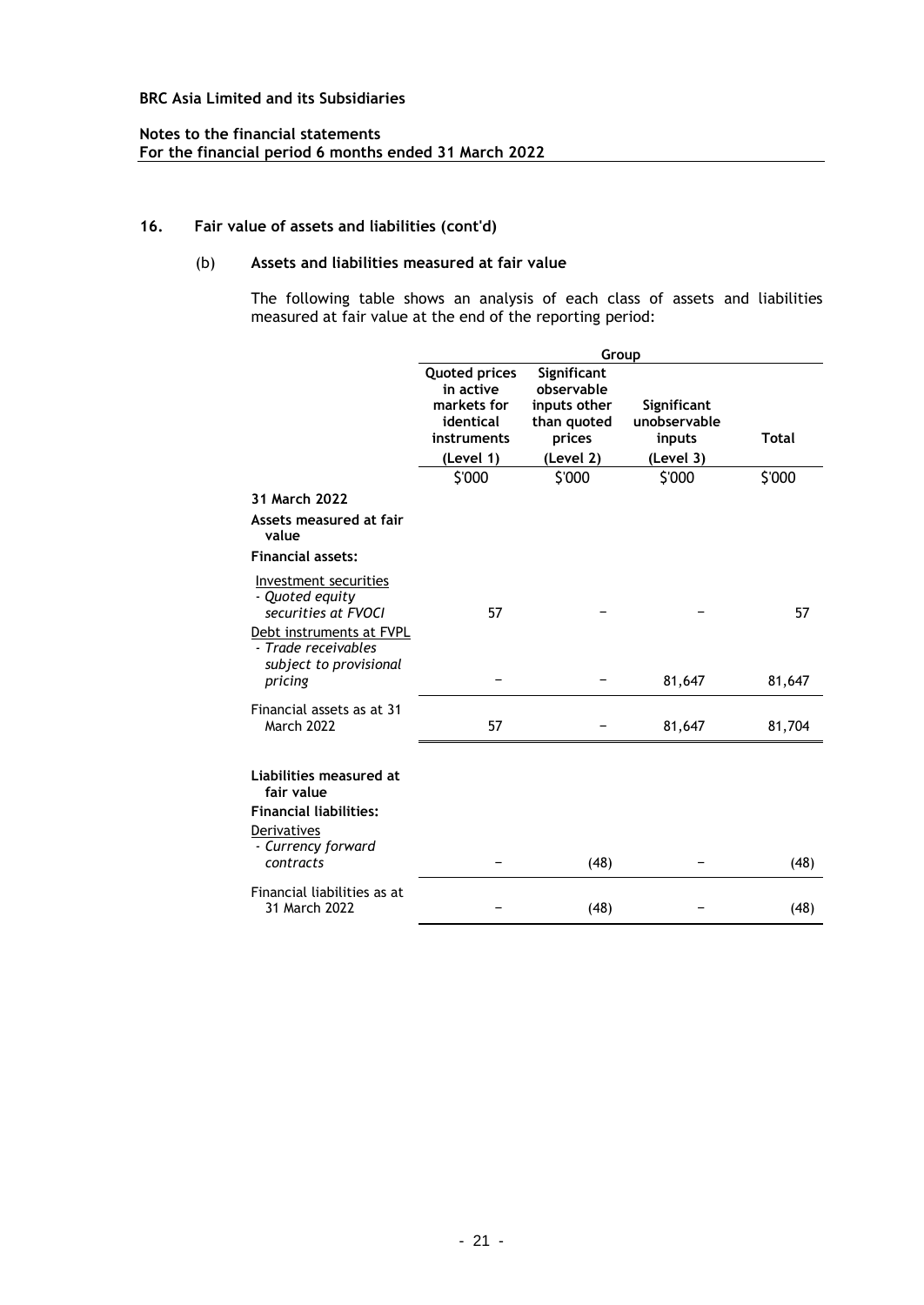### **Notes to the financial statements For the financial period 6 months ended 31 March 2022**

# **16. Fair value of assets and liabilities (cont'd)**

# (b) **Assets and liabilities measured at fair value (cont'd)**

|                                                                           | Group                                                                        |                                                                    |                                       |              |
|---------------------------------------------------------------------------|------------------------------------------------------------------------------|--------------------------------------------------------------------|---------------------------------------|--------------|
|                                                                           | <b>Quoted prices</b><br>in active<br>markets for<br>identical<br>instruments | Significant<br>observable<br>inputs other<br>than quoted<br>prices | Significant<br>unobservable<br>inputs | <b>Total</b> |
|                                                                           | (Level 1)                                                                    | (Level 2)                                                          | (Level 3)                             |              |
|                                                                           | \$'000                                                                       | \$'000                                                             | \$'000                                | \$'000       |
| 30 September 2021                                                         |                                                                              |                                                                    |                                       |              |
| Assets measured at fair<br>value                                          |                                                                              |                                                                    |                                       |              |
| <b>Financial assets:</b>                                                  |                                                                              |                                                                    |                                       |              |
| Investment securities<br>- Quoted equity<br>securities at FVOCI           | 57                                                                           |                                                                    |                                       | 57           |
| Debt instruments at FVPL<br>- Trade receivables<br>subject to provisional |                                                                              |                                                                    |                                       |              |
| pricing                                                                   |                                                                              |                                                                    | 52,097                                | 52,097       |
| Derivatives<br>- Currency forward                                         |                                                                              |                                                                    |                                       |              |
| contracts                                                                 |                                                                              | 974                                                                |                                       | 974          |
| Financial assets as at<br>30 September 2021                               | 57                                                                           | 974                                                                | 52,097                                | 53,128       |

# (c) **Level 2 fair value measurements**

The following is a description of the valuation techniques and inputs used in the fair value measurement for assets and liabilities that are categorised within Level 2 of the fair value hierarchy:

#### *Derivatives:*

Currency forward contracts are valued according to valuations obtained from reputable financial institutions as at the end of the reporting period.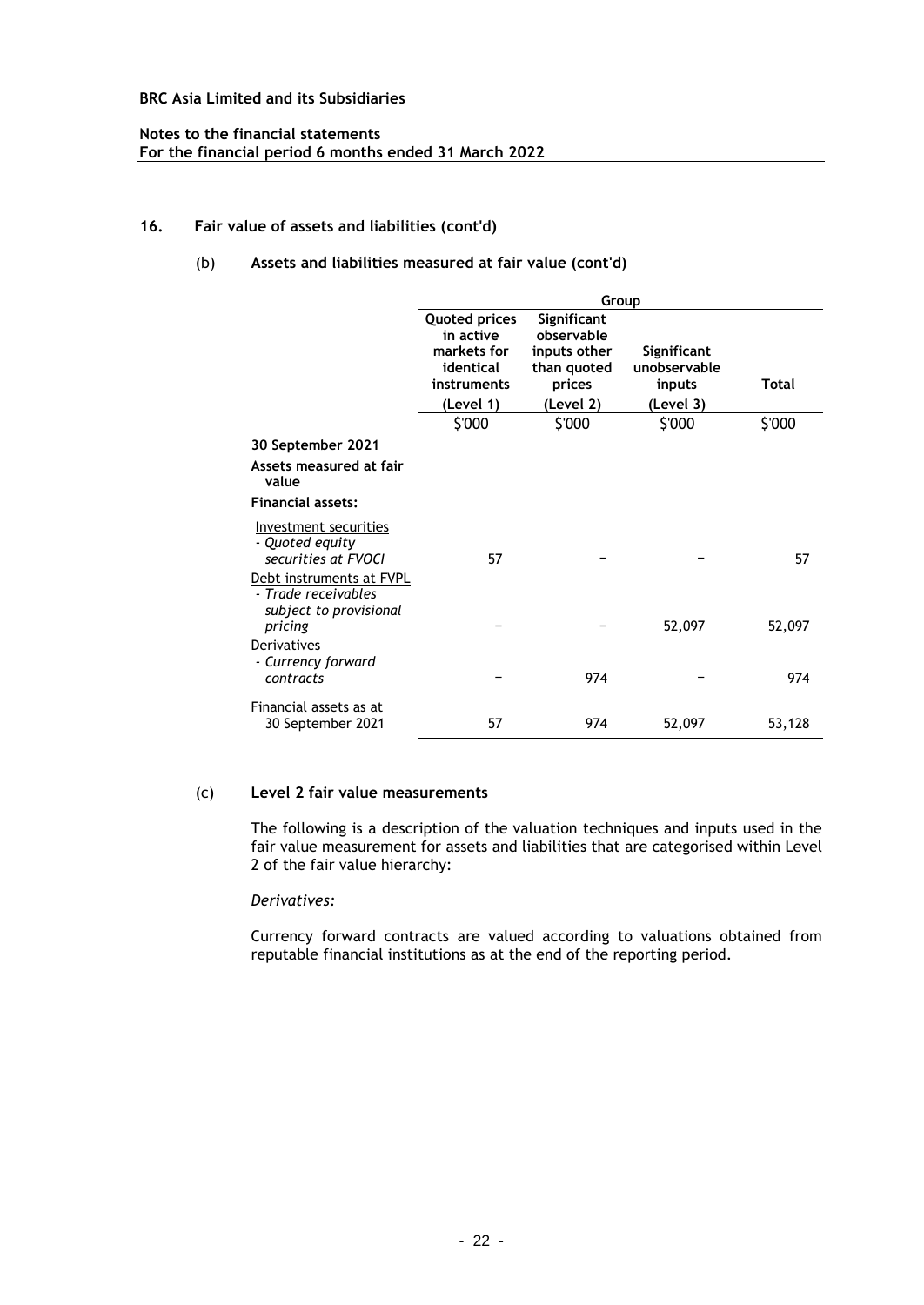### **Notes to the financial statements For the financial period 6 months ended 31 March 2022**

#### **16. Fair value of assets and liabilities (cont'd)**

### (d) **Level 3 fair value measurements**

The Group applied the 'most likely amount method' to predict steel reinforcement index based on historical published indices from the Building and Construction Authority, spot sales prices and steel price trends. The Group also takes into consideration the credit risk with reference to the provisional matrix developed under the simplified approach for lifetime ECL, which involves adjustment to historical credit loss experience with forward-looking information such as forecast of economic conditions.

#### (e) *Fair value of financial instruments by classes that are not carried at fair value and whose carrying amounts are not reasonable approximation of fair value*

Fair value information is not disclosed for the following financial instruments of the Group as at 31 March 2022 as the difference between the carrying amounts and their fair values are not significant.

|                                                                | Group          |                                         |  |
|----------------------------------------------------------------|----------------|-----------------------------------------|--|
|                                                                | 2022<br>\$'000 | 31 March 30 September<br>2021<br>\$'000 |  |
| Financial liabilities:<br>Bank loans (unsecured) (non-current) | 2.926          | 3,557                                   |  |

# **17. Subsequent events**

There are no known subsequent events which have led to adjustments to this set of interim financial statements.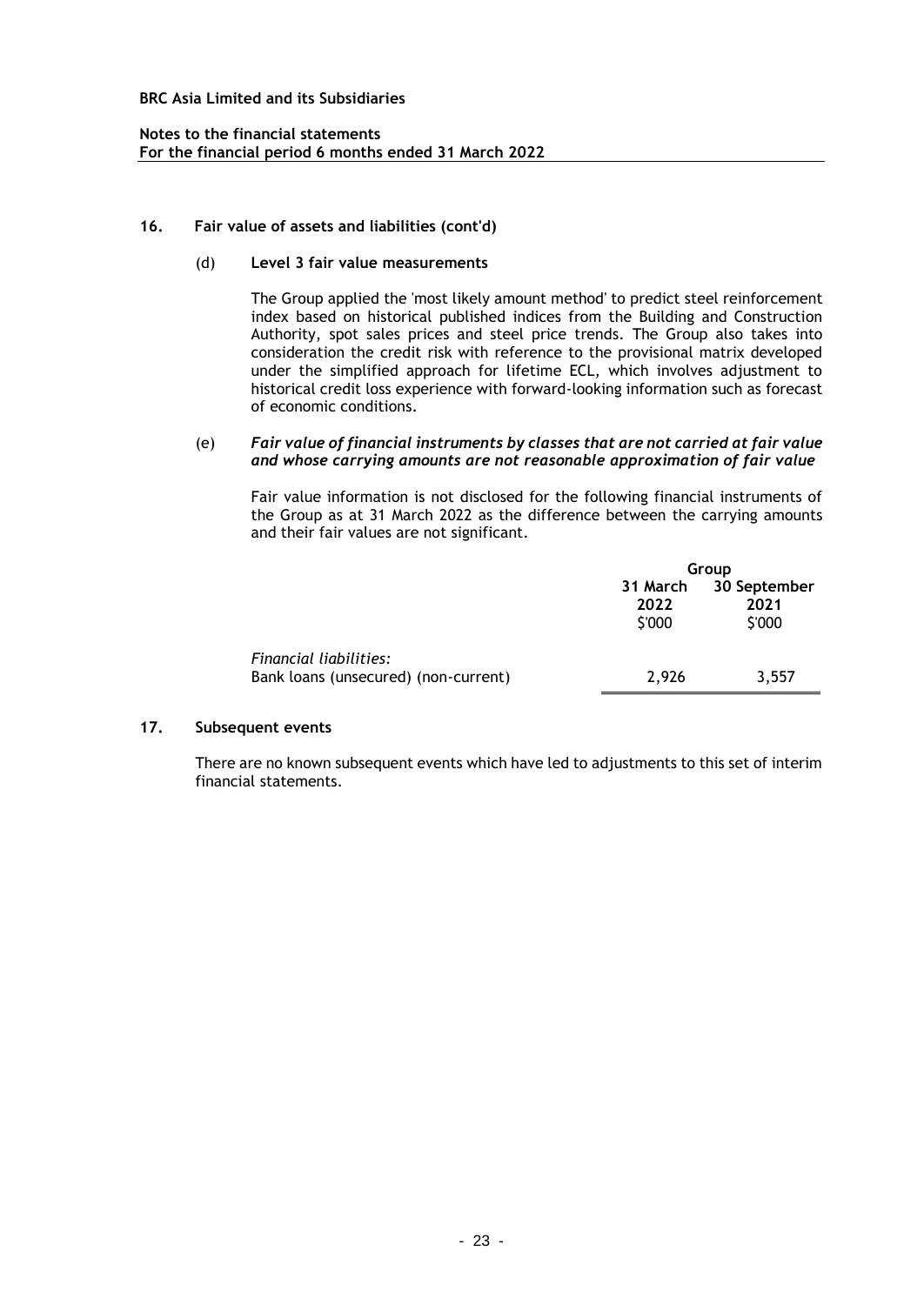### **Other Information required by Listing Rule Appendix 7.2 For the financial period 6 months ended 31 March 2022**

#### **1. Review**

The condensed consolidated statement of financial position of the Company and its subsidiaries as at 31 March 2022 and the related condensed consolidated profit or loss and other comprehensive income, condensed consolidated statement of changes in equity and condensed consolidated statement of cash flows for the six-month period then ended and certain explanatory notes have not been audited or reviewed.

#### **2. Review of performance of the Group**

#### **Statement of Comprehensive Income**

#### Revenue

The Group's revenue grew by 61% to S\$793.3 million for the first half ended 31 March 2022 ("1H2022") from S\$492.7 million in first half ended 31 March 2021 ("1H2021"). This was primarily boosted by increased volume and higher steel prices.

### Gross profit margin and gross profit

The Group's gross profit margin improved marginally to 8.7% in 1H2022 from 8.1% in 1H2021, mainly due to a net reversal of provision for onerous contracts of S\$1.8 million in 1H2022 as compared to a provision of S\$28.9 million in 1H2021, partly offset by an increased proportion of non-value added sales. Management has assessed and estimated that the unavoidable costs to meet the obligations of certain sales contracts are expected to exceed the economic benefits to be received. Such provisions are reversed when the contractual obligations are met or no longer exist, or when the costs to meet the obligations no longer exceed the sales values. Reversal of provision for onerous contracts of S\$1.8 million in 1H2022 were attributed to reversal of provisions made as at 30 September 2021 for deliveries in 1H2022, partly offset by additional provisions for deliveries beyond 31 March 2022.

Gross profit increased by 73% to S\$68.8 million in 1H2022 from S\$39.6 million in 1H2021, in tandem with higher tonnages delivered.

#### Other income

The decrease in other income of 54% to S\$2.6 million in 1H2022 from S\$5.6 million in 1H2021 was due to lower government grants received as well as absence of a gain from fair value changes on derivatives, partially offset by credit insurance claims for bad debts of S\$1.3 million.

#### Distribution and administrative expenses

Distribution expenses for 1H2022 remained fairly stable compared with 1H2021. Administrative expenses increased by 55% in 1H2022 as compared to 1H2021. This was mainly attributable to higher salaries and staff-related costs as well as higher trade credit insurance expenses in line with higher revenue.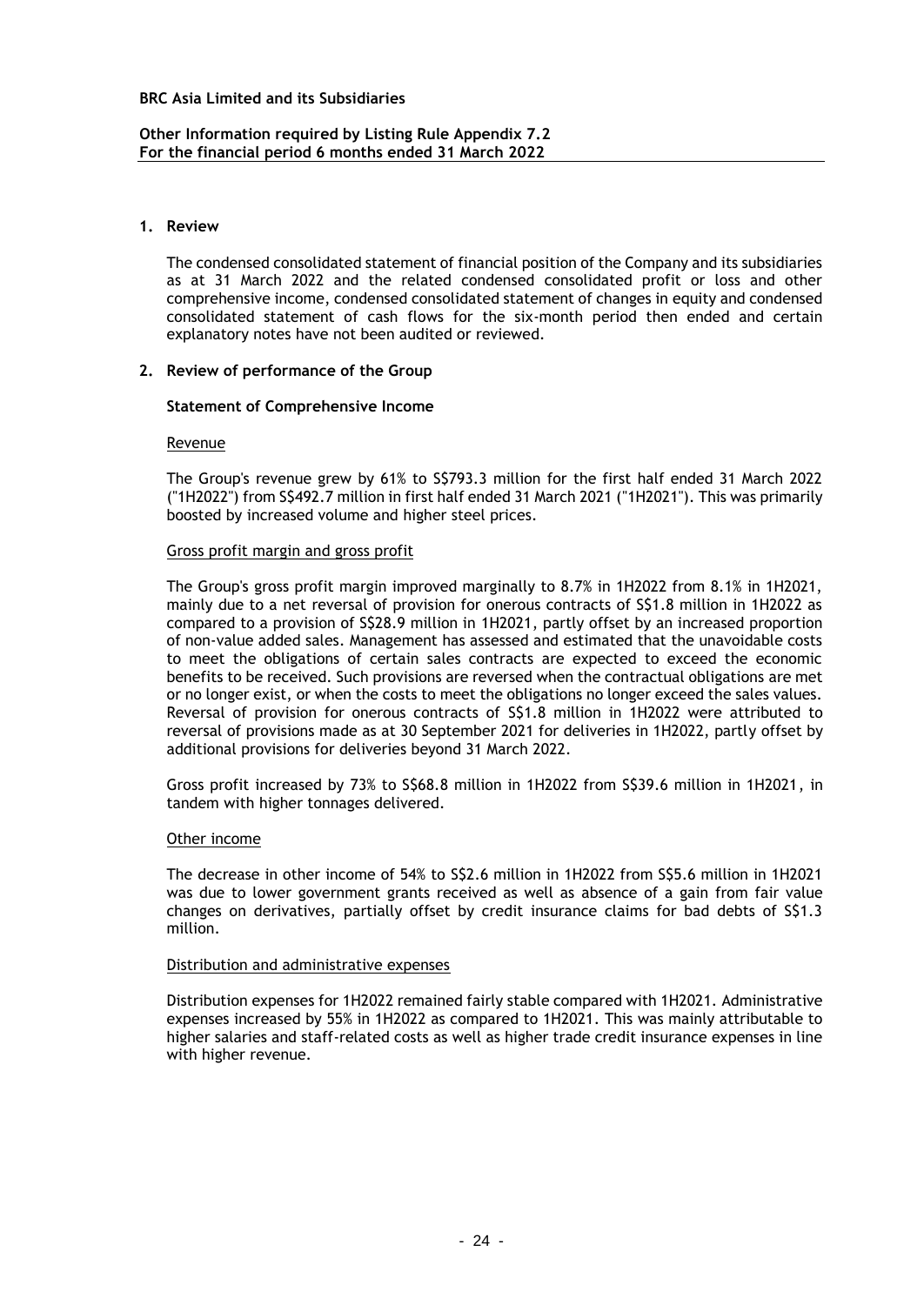### **Other Information required by Listing Rule Appendix 7.2 For the financial period 6 months ended 31 March 2022**

### **2. Review of performance of the Group (cont'd)**

#### **Statement of Comprehensive Income (cont'd)**

#### Finance costs

The increase in finance costs is mainly attributed to higher level of average borrowings in 1H2022.

#### Other operating expenses

Other operating expenses increased by 18% to S\$5.4 million in 1H2022 from S\$4.6 million in 1H2021 mainly due to higher fair value loss on trade receivables.

#### Provision for impairment loss on trade receivables

Impairment loss on trade receivables reduced by 62% to S\$0.9 million in 1H2022 from S\$2.5 million in 1H2021 due to a smaller increase in trade receivables over 1H2022 as compared to 1H2021.

#### Share of results of joint venture

The Group's share of profit from its joint venture increased by 121% to S\$0.9 million in 1H2022 from S\$0.4 million in 1H2021 due to reduction in interest costs and lower impairment loss on trade receivables.

#### Share of results of associates

Share of losses of associates decreased by 74% to S\$0.4 million in 1H2022 from S\$1.6 million in 1H2021. The share of results of associates was in relation to the Group's 17% equity interest in Pristine Islands Investment Pte Ltd, an investment holding company with a 100% interest in a subsidiary that operates and manages an airport, hotel and resort in the Maldives. The lower losses were partly attributed by the improved hotel and resort occupancy rates following the easing of travel restrictions.

#### **Statement of Financial Position**

As at 31 March 2022, the Group's balance sheet remained strong with net assets of S\$364.4 million and net asset value per ordinary share of S\$1.33.

The Group's inventories decreased by S\$30.0 million as the Group utilised its inventory to fulfil orders.

The trade and other payables decreased by S\$22.1 million due to lower payables for goods-intransit.

The Group's trade and other receivables increased by S\$40.4 million, in tandem with increase in sales revenue.

The Group's prepayments increased by S\$8.8 million due to advances paid to suppliers.

The Group's contract liabilities increased by S\$22.0 million due to increase in advances received from customers for which the Group has an obligation to fulfil the contracts to deliver the goods.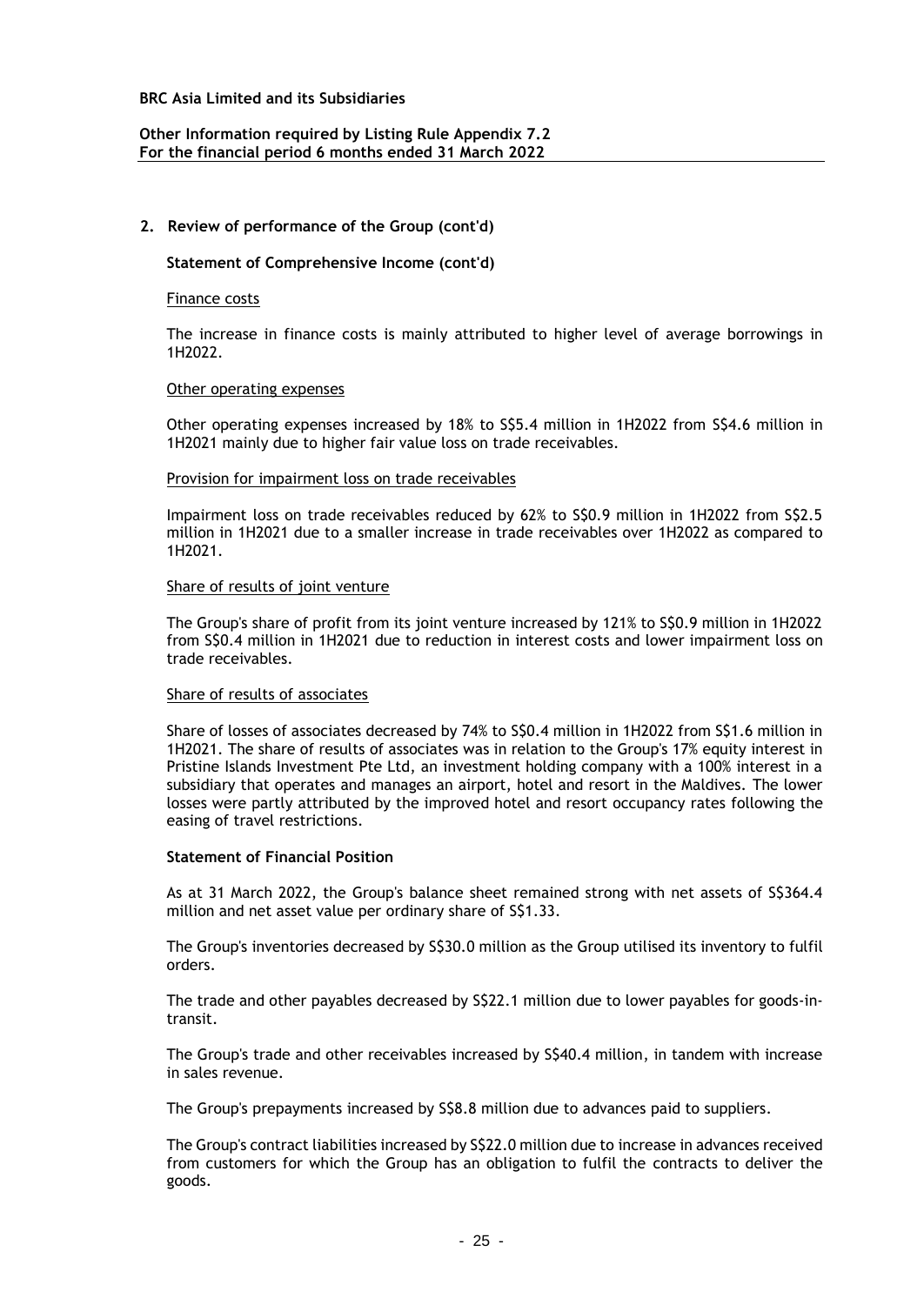### **Other Information required by Listing Rule Appendix 7.2 For the financial period 6 months ended 31 March 2022**

### **2. Review of performance of the Group (cont'd)**

#### **Statement of Cash Flow**

Net cash flows generated from operating activities of S\$29.4 million for 1H2022 and proceeds from share issuance of S\$45.9 million, were mainly used to repay dividends, bank loans and borrowings.

#### **3. Where a forecast, or a prospect statement, has been previously disclosed to shareholders, any variance between it and the actual results.**

The Group's results for first half ended 31 March 2022 are in line with the commentary in paragraph 10 of the full year results announcement dated 29 November 2021.

#### **4. A commentary at the date of the announcement of the competitive conditions of the industry in which the group operates and any known factors or events that may affect the group in the next reporting period and the next 12 months.**

Based on advance estimates released by the Singapore Ministry of Trade and Industry ("MTI") on 14 April 2022<sup>1</sup>, the Singapore economy grew by 0.4% on a quarter-on-quarter ("q-o-q") seasonally-adjusted basis in the first quarter of 2022, moderating from the 2.3% growth in the preceding quarter. For the local construction sector, however, it turned from the 2.1% contraction in the fourth quarter of 2021 to grow by 2.8% on a q-o-q seasonally-adjusted in the first quarter of 2022. Be that as it may, MTI pointed out that, "In absolute terms, the valueadded of the sector remained 25.3 per cent below its pre-pandemic (i.e., first quarter of 2019) level, as activity at construction worksites continued to be weighed down by labour shortages.

Through industry-led pilot schemes starting from last July, Singapore started to bring back foreign workers for its foreign labour-intensive construction, marine and process sectors and, as at 6 March 2022, it was reported that these schemes have helped bring in more than 15,000 workers.<sup>2</sup> Anecdotally, the influx of foreign workers only started gathering pace in late 2021/early 2022 and, as many of these workers were new, it would take time for them to be trained to achieve the pre-pandemic productivity levels. Moreover, there were also many foreign workers who have not been home for nearly 2 years since Covid-19 started and were taking this opportunity of a general easing of travel restrictions globally to return home to visit their loved ones. In short, it would still take a bit more time for the labour shortage issue at local worksites to be completely resolved.

At the same time, the Covid-driven lockdowns in China in recent months have led to global supply chain disruptions, which have also adversely affected the timely supply of building materials to Singapore. In this moment, China looks set to continue its strict Covid policy, which would prolong these delays.

Finally, since the Russia-Ukraine conflict began, there has been an upsurge in the prices of energy and commodities, which continue to remain volatile. According to a report by the Business Times, rising and volatile commodity and energy prices have led to property developers looking to possibly defer their less urgent projects.<sup>3</sup>

<sup>1</sup> [https://www.mti.gov.sg/Newsroom/Press-Releases/2022/04/Singapore-GDP-Grew-by-3\\_4-Per-Cent-in-the-First-](https://www.mti.gov.sg/Newsroom/Press-Releases/2022/04/Singapore-GDP-Grew-by-3_4-Per-Cent-in-the-First-Quarter-of-2022)[Quarter-of-2022](https://www.mti.gov.sg/Newsroom/Press-Releases/2022/04/Singapore-GDP-Grew-by-3_4-Per-Cent-in-the-First-Quarter-of-2022)

<sup>&</sup>lt;sup>2</sup> [https://www.straitstimes.com/singapore/challenges-remain-for-construction-sector-as-ukraine-war-and-lockdowns-in](https://www.straitstimes.com/singapore/challenges-remain-for-construction-sector-as-ukraine-war-and-lockdowns-in-china-push-costs-up)[china-push-costs-up](https://www.straitstimes.com/singapore/challenges-remain-for-construction-sector-as-ukraine-war-and-lockdowns-in-china-push-costs-up)

<sup>3</sup> [https://www.businesstimes.com.sg/companies-markets/soaring-raw-material-prices-may-cause-singapore-developers](https://www.businesstimes.com.sg/companies-markets/soaring-raw-material-prices-may-cause-singapore-developers-to-delay-projects)[to-delay-projects](https://www.businesstimes.com.sg/companies-markets/soaring-raw-material-prices-may-cause-singapore-developers-to-delay-projects)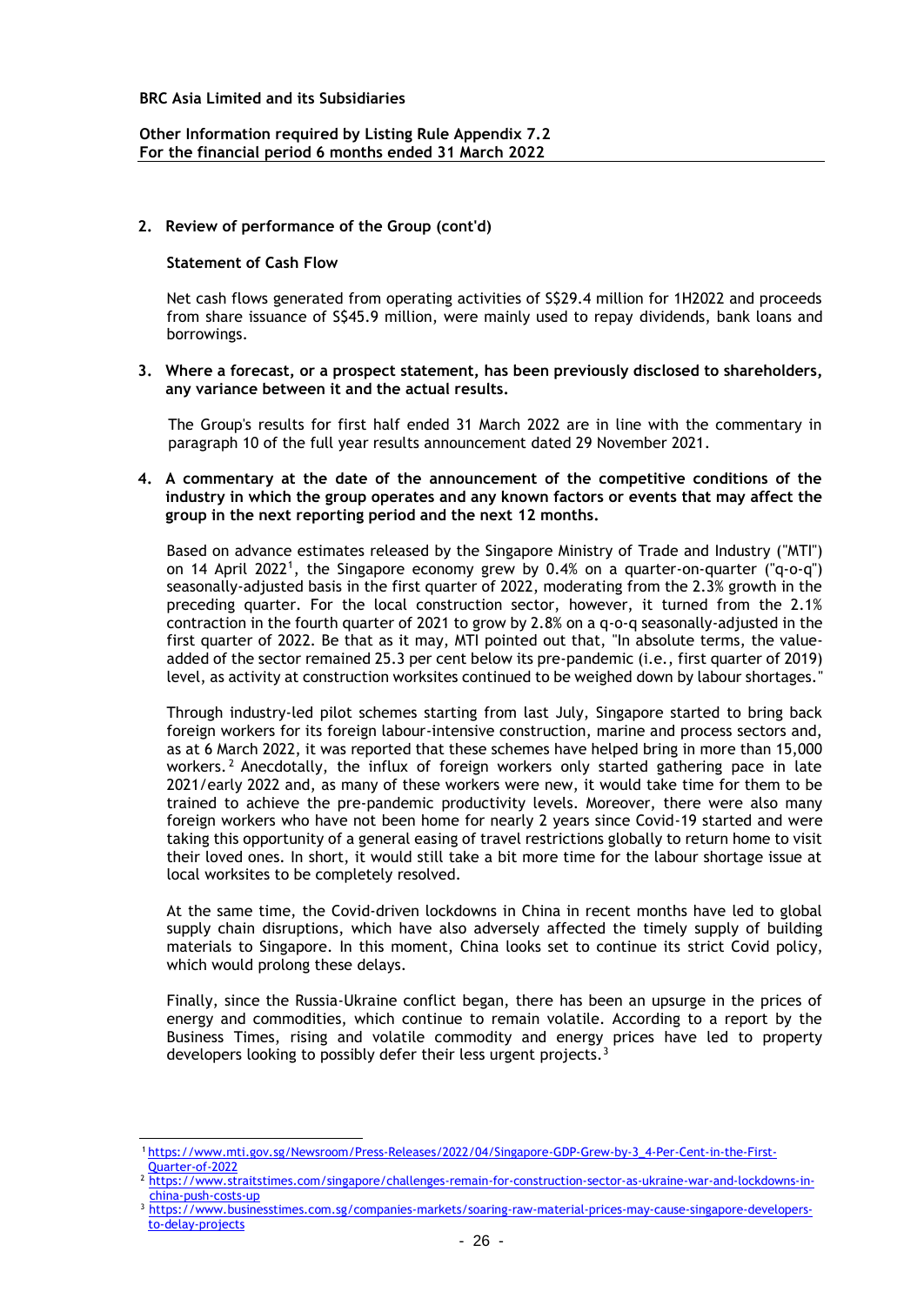### **Other Information required by Listing Rule Appendix 7.2 For the financial period 6 months ended 31 March 2022**

#### **4. A commentary at the date of the announcement of the competitive conditions of the industry in which the group operates and any known factors or events that may affect the group in the next reporting period and the next 12 months. (cont'd)**

Taken together, whilst construction order books nationwide remain strong, these factors have led to a pushing back of the expected escalation of activity levels at project sites in the past few months. Nevertheless, we can expect these issues, particularly the labour issue, to work itself out over the next few months, and that would bode well for reinforcing steel and BRC, which are an integral part of the local construction supply chain.

As of 31 March 2022, our sales order book stood at approximately S\$1 billion. The duration of projects in our sales order book range up to 5 years and may be subject to further changes.

### **5. Dividend**

### **a) Current Financial Period reported on**

### **1H2022**

Name of dividend **Interim tax exempt (one-tier)** Dividend type Cash Dividend rate (per ordinary share) 6 cents Books closure date To be announced later Payment date To be announced later

# **b) Corresponding period of the immediately preceding financial year**

#### **1H2021**

| Name of dividend                   | Interim tax exempt (one-tier) |
|------------------------------------|-------------------------------|
| Dividend type                      | Cash                          |
| Dividend rate (per ordinary share) | 4 cents                       |

#### **c) If no dividend has been declared/recommended, a statement to that effect**

Not applicable.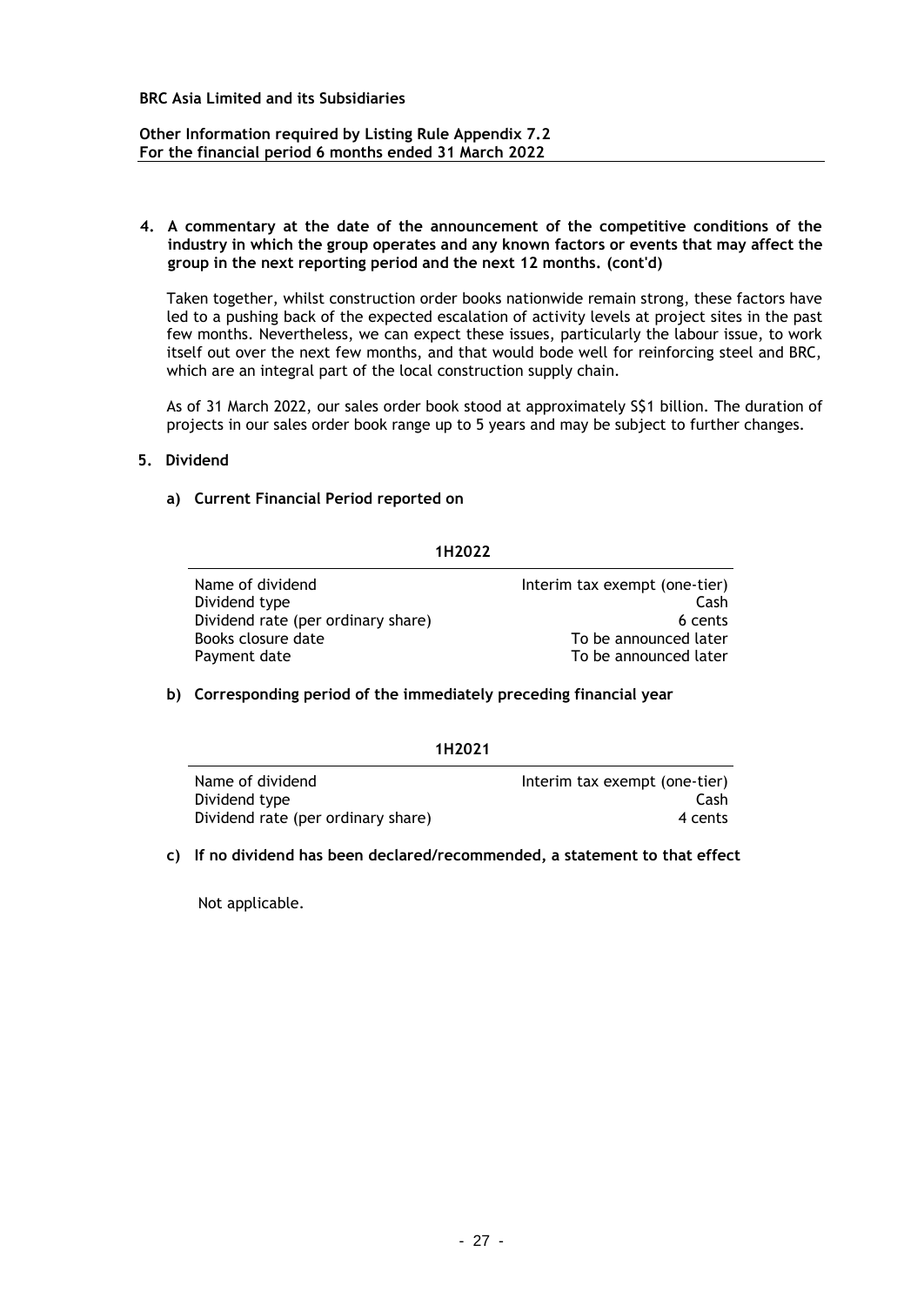### **Other Information required by Listing Rule Appendix 7.2 For the financial period 6 months ended 31 March 2022**

### **5. Interested person transactions**

|                                                             | Aggregate value of all<br>interested person transactions<br>during the financial period<br>(excluding transactions less<br>than S\$100,000 and<br>transactions conducted under<br>shareholders' mandate pursuant<br>to Rule 920) |                      | Aggregate value of all<br>interested person transactions<br>under shareholders' mandate<br>pursuant to Rule 920 during the<br>financial period (excluding<br>transactions less than<br>S\$100,000) |                      |
|-------------------------------------------------------------|----------------------------------------------------------------------------------------------------------------------------------------------------------------------------------------------------------------------------------|----------------------|----------------------------------------------------------------------------------------------------------------------------------------------------------------------------------------------------|----------------------|
| Name of interested                                          | <b>1st Half 2022</b>                                                                                                                                                                                                             | <b>1st Half 2021</b> | <b>1st Half 2022</b>                                                                                                                                                                               | <b>1st Half 2021</b> |
| person and nature of<br>transaction                         | S\$'000                                                                                                                                                                                                                          | S\$'000              | S\$'000                                                                                                                                                                                            | S\$'000              |
| Esteel Enterprise Pte Ltd<br>- Loan facility interest       |                                                                                                                                                                                                                                  | 355                  |                                                                                                                                                                                                    |                      |
| HL Building Materials Pte Ltd<br>- Sale of goods to         | 5,686                                                                                                                                                                                                                            |                      |                                                                                                                                                                                                    |                      |
| HL-Manufacturing Industries Sdn. Bhd.<br>- Sale of goods to | 2,356                                                                                                                                                                                                                            |                      |                                                                                                                                                                                                    |                      |
| Southern Steel Berhad<br>- Purchase of goods from           | 277                                                                                                                                                                                                                              |                      |                                                                                                                                                                                                    |                      |

Interested person transactions mandate for mutual supply of steel products between the Company and associates of the Company's controlling shareholder, Bright Point Trading Pte. Ltd. and Shanghai Emetal Hong Energy Co., Ltd, has been renewed at the annual general meeting held on 27 January 2022. No transactions have been recorded under the mandate for financial period 6 months ended 31 March 2022.